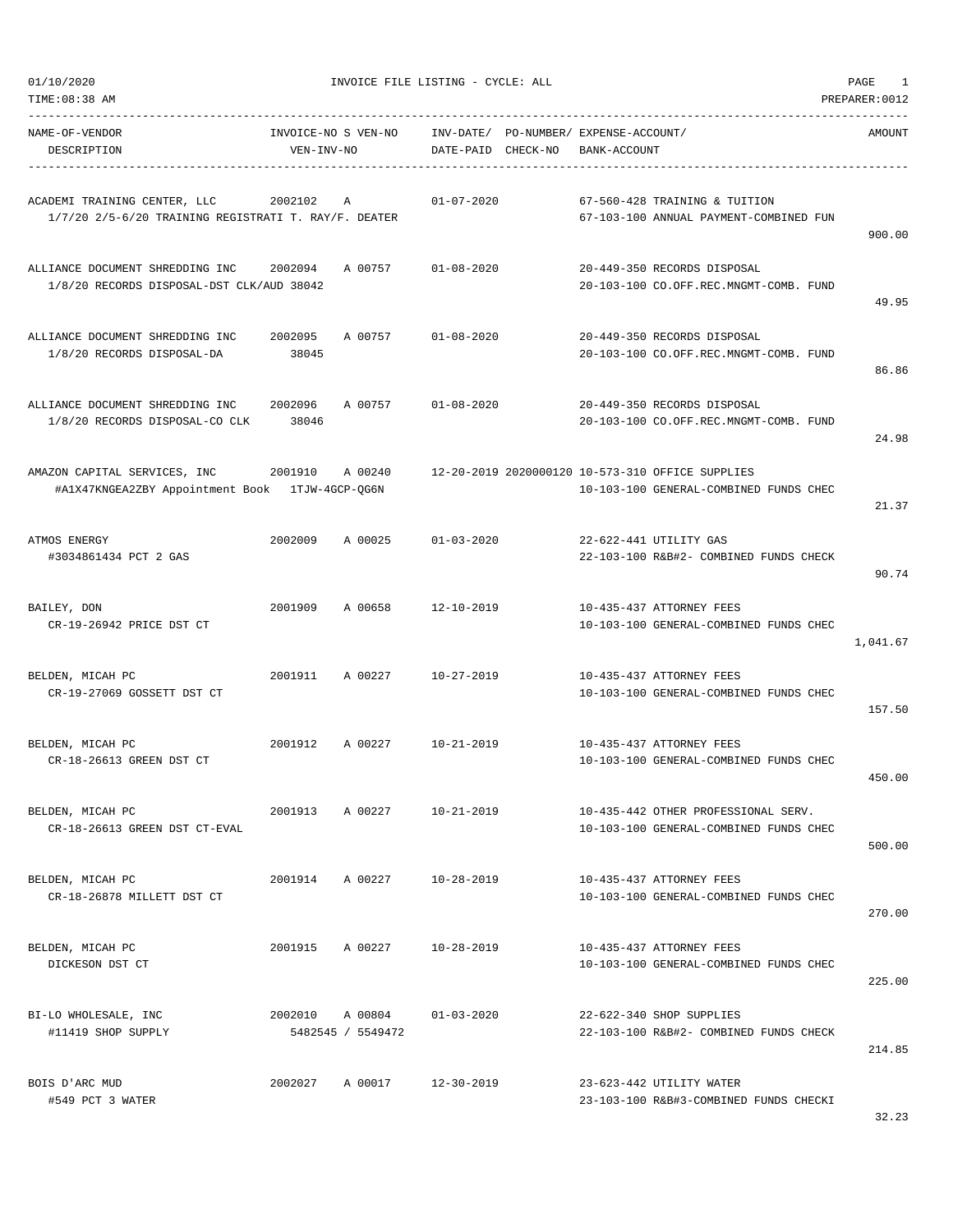| NAME-OF-VENDOR<br>DESCRIPTION                                                        | VEN-INV-NO | ------------------------<br>INVOICE-NO S VEN-NO INV-DATE/ PO-NUMBER/ EXPENSE-ACCOUNT/ | DATE-PAID CHECK-NO BANK-ACCOUNT |  |                                                                            | AMOUNT |
|--------------------------------------------------------------------------------------|------------|---------------------------------------------------------------------------------------|---------------------------------|--|----------------------------------------------------------------------------|--------|
| BONHAM, CITY OF<br>#204-0041367-001 CH TRASH                                         |            | 2001916 A 00046 12-27-2019                                                            |                                 |  | 10-510-443 TRASH PICK-UP<br>10-103-100 GENERAL-COMBINED FUNDS CHEC         | 84.26  |
| BONHAM, CITY OF<br>#209-0092863-001 800 E 2ND TRASH                                  |            | 2001917 A 00046 12-27-2019                                                            |                                 |  | 10-518-443 TRASH PICKUP SERVICE<br>10-103-100 GENERAL-COMBINED FUNDS CHEC  | 65.43  |
| BONHAM, CITY OF<br>2001918 A 00046 12-27-2019<br>#214-0043011-001 SHERIFF TRASH      |            |                                                                                       |                                 |  | 10-560-443 SHERIFF TRASH PICKUP<br>10-103-100 GENERAL-COMBINED FUNDS CHEC  | 116.54 |
| 2001919 A 00046 12-27-2019<br>BONHAM, CITY OF<br>#214-0043011-001 SHERIFF WATER/SEWE |            |                                                                                       |                                 |  | 10-560-442 UTILITIES WATER<br>10-103-100 GENERAL-COMBINED FUNDS CHEC       | 162.57 |
| BONHAM, CITY OF<br>#209-0093037-002 200 E 1ST WATER/SE                               |            | 2001920 A 00046 12-27-2019                                                            |                                 |  | 10-518-442 UTILITIES WATER<br>10-103-100 GENERAL-COMBINED FUNDS CHEC       | 118.49 |
| BONHAM, CITY OF<br>2001921 A 00046 12-27-2019<br>#209-0093037-002 200 E 1ST TRASH    |            |                                                                                       |                                 |  | 10-518-443 TRASH PICKUP SERVICE<br>10-103-100 GENERAL-COMBINED FUNDS CHEC  | 18.38  |
| BONHAM, CITY OF<br>#205-0050150-001 SA TRASH                                         |            | 2001922 A 00046 12-27-2019                                                            |                                 |  | 10-513-443 TRASH PICKUP SERVICE<br>10-103-100 GENERAL-COMBINED FUNDS CHEC  | 84.26  |
| BONHAM, CITY OF<br>#205-0050150-001 SA WATER/SEWER                                   |            | 2001923 A 00046 12-27-2019                                                            |                                 |  | 10-513-442 UTILITIES WATER<br>10-103-100 GENERAL-COMBINED FUNDS CHEC       | 92.41  |
| #209-0092739-001 TDHS WATER/SEWER                                                    |            |                                                                                       |                                 |  | 10-640-442 UTILITIES WATER<br>10-103-100 GENERAL-COMBINED FUNDS CHEC       | 316.00 |
| BONHAM, CITY OF<br>#209-0092739-001 TDHS TRASH                                       | 2001925    | A 00046                                                                               | $12 - 27 - 2019$                |  | 10-640-443 TRASH PICK-UP<br>10-103-100 GENERAL-COMBINED FUNDS CHEC         | 42.13  |
| BONHAM, CITY OF<br>#209-0092739-001 CO BLDG TRASH                                    |            | 2001926 A 00046 12-27-2019                                                            |                                 |  | 10-511-443 TRASH PICK-UP SERVICE<br>10-103-100 GENERAL-COMBINED FUNDS CHEC | 42.13  |
| BONHAM, CITY OF<br>#204-0041265-003 108 E SAM RA TRASH                               |            | 2001927 A 00046                                                                       | 12-27-2019                      |  | 10-518-443 TRASH PICKUP SERVICE<br>10-103-100 GENERAL-COMBINED FUNDS CHEC  | 18.38  |
| BONHAM, CITY OF<br>#204-0041265-003 108 E SAM RAY WATE                               | 2001928    | A 00046                                                                               | 12-27-2019                      |  | 10-518-442 UTILITIES WATER<br>10-103-100 GENERAL-COMBINED FUNDS CHEC       | 57.08  |
| BONHAM, CITY OF<br>#209-0092738-001 CO BLDG WATER/SEWE                               |            | 2001929 A 00046 12-27-2019                                                            |                                 |  | 10-511-442 UTILITIES WATER<br>10-103-100 GENERAL-COMBINED FUNDS CHEC       |        |

TIME:08:38 AM PREPARER:0012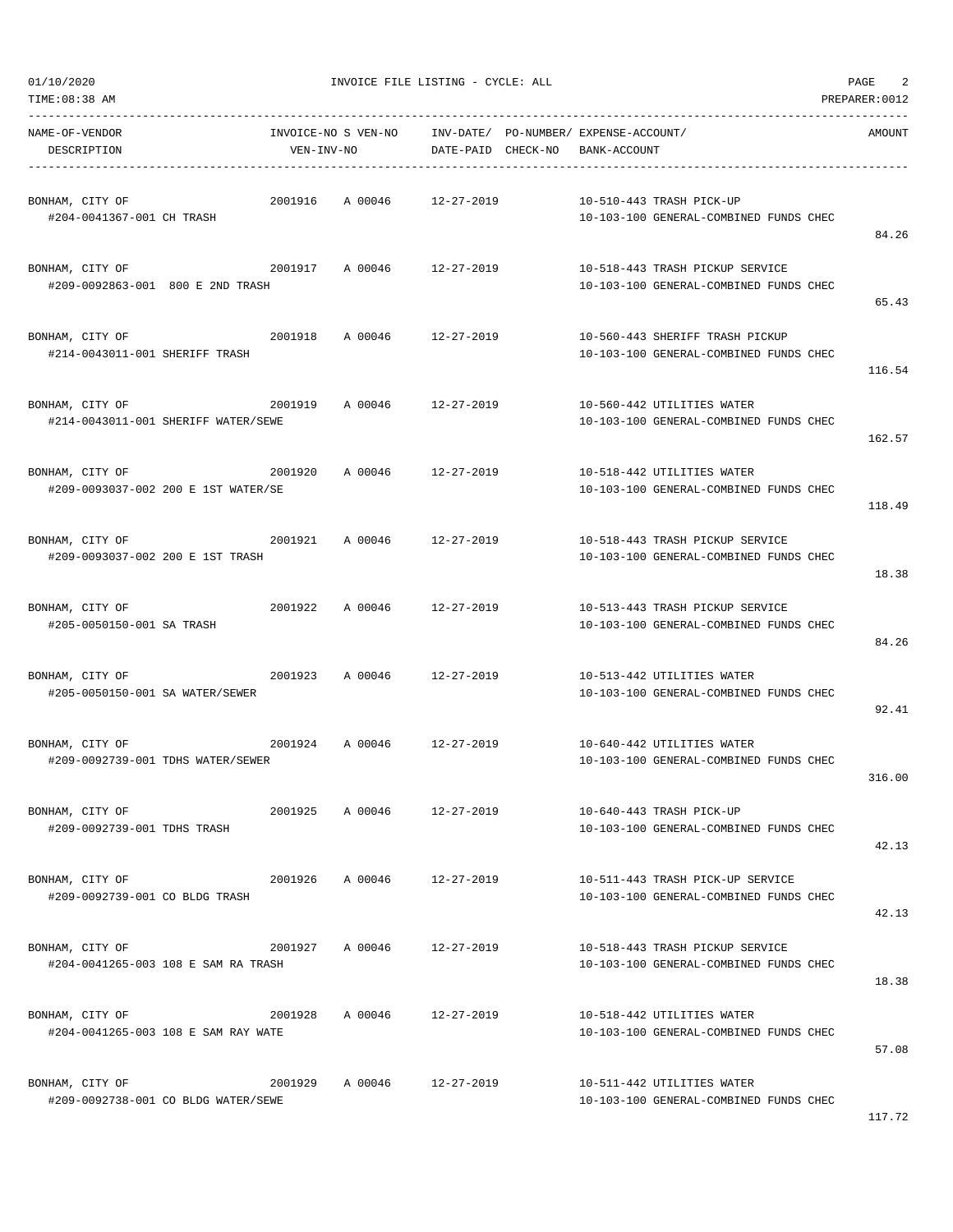|  | 01/10/2020 |
|--|------------|
|  |            |

| NAME-OF-VENDOR<br>DESCRIPTION                         | INVOICE-NO S VEN-NO<br>VEN-INV-NO |                    | DATE-PAID CHECK-NO | INV-DATE/ PO-NUMBER/ EXPENSE-ACCOUNT/<br>BANK-ACCOUNT |                                                                               | AMOUNT   |
|-------------------------------------------------------|-----------------------------------|--------------------|--------------------|-------------------------------------------------------|-------------------------------------------------------------------------------|----------|
| BONHAM, CITY OF<br>#204-0041415-002 CO-OP WATER/SEWE  | 2001930                           | A 00046            | 12-27-2019         |                                                       | 10-512-442 UTILITIES WATER<br>10-103-100 GENERAL-COMBINED FUNDS CHEC          | 62.97    |
| BONHAM, CITY OF<br>#208-0082528-001 AGRILIFE WATER/SE | 2001931                           | A 00046 12-27-2019 |                    |                                                       | 10-516-442 UTILITIES WATER<br>10-103-100 GENERAL-COMBINED FUNDS CHEC          | 57.08    |
| BONHAM, CITY OF<br>#209-0092782-001 PCT 4 WATER       | 2002051                           | A 00046            | 12-27-2019         |                                                       | 24-624-442 UTILITY WATER<br>24-103-100 R&B#4- COMBINED FUNDS CHECK            | 57.08    |
| BONHAM, CITY OF/911/AMBULANCE<br>JAN-MAR 911 SERVICE  | 2001932                           | A 00340            | $01 - 02 - 2020$   |                                                       | 10-409-404 911 EMERGENCY SERVICE<br>10-103-100 GENERAL-COMBINED FUNDS CHEC    | 2,229.25 |
| <b>BORSERINE LAW</b><br>FA-17-43391 HOWARD DST CT-OCT | 2001933                           | A 00443 12-10-2019 |                    |                                                       | 10-435-436 ATTORNEY FEES- CPS CASES<br>10-103-100 GENERAL-COMBINED FUNDS CHEC | 710.00   |
| BORSERINE LAW<br>FA-17-43391 HOWARD DST CT-NOV        | 2001934                           | A 00443            | 12-10-2019         |                                                       | 10-435-436 ATTORNEY FEES- CPS CASES<br>10-103-100 GENERAL-COMBINED FUNDS CHEC | 484.00   |
| BORSERINE LAW<br>FA-18-43798 GARREN DST CT-DEC        | 2001935                           | A 00443            | $01 - 03 - 2020$   |                                                       | 10-435-436 ATTORNEY FEES- CPS CASES<br>10-103-100 GENERAL-COMBINED FUNDS CHEC | 1,900.00 |
| BORSERINE LAW<br>FA-18-43798 GARREN DST CT-NOV        | 2001936                           | A 00443 12-20-2019 |                    |                                                       | 10-435-436 ATTORNEY FEES- CPS CASES<br>10-103-100 GENERAL-COMBINED FUNDS CHEC | 535.00   |
| <b>BORSERINE LAW</b><br>FA-18-43798 GARREN DST CT-OCT | 2001937                           | A 00443            | 12-10-2019         |                                                       | 10-435-436 ATTORNEY FEES- CPS CASES<br>10-103-100 GENERAL-COMBINED FUNDS CHEC | 700.00   |
| BROWN, ELIJAH C.<br>CR-19-27142 SMITH DST CT          | 2001938                           | A 00264            | 12-05-2019         |                                                       | 10-435-437 ATTORNEY FEES<br>10-103-100 GENERAL-COMBINED FUNDS CHEC            | 148.75   |
| BROWN, ELIJAH C.<br>CR-19-27074 GOMEZ DST CT          | 2001939                           | A 00264            | $12 - 04 - 2019$   |                                                       | 10-435-437 ATTORNEY FEES<br>10-103-100 GENERAL-COMBINED FUNDS CHEC            | 548.25   |
| CASE, FRED<br>12/3-31/19 JANITOR TRAVEL               | 2001940                           | A 00516            | $01 - 05 - 2020$   |                                                       | 10-511-225 JANITOR TRAVEL<br>10-103-100 GENERAL-COMBINED FUNDS CHEC           | 12.53    |
| CASE, FRED<br>12/3-31/19 JANITOR TRAVEL               | 2001941                           | A 00516            | $01 - 05 - 2020$   |                                                       | 10-516-225 JANITOR TRAVEL<br>10-103-100 GENERAL-COMBINED FUNDS CHEC           | 29.23    |
| CASH<br>1/3/20 2019 CHEV REGISTRATION                 | 2001942                           | Α                  | $01 - 03 - 2020$   |                                                       | 10-560-454 R & M AUTOMOBILES<br>10-103-100 GENERAL-COMBINED FUNDS CHEC        |          |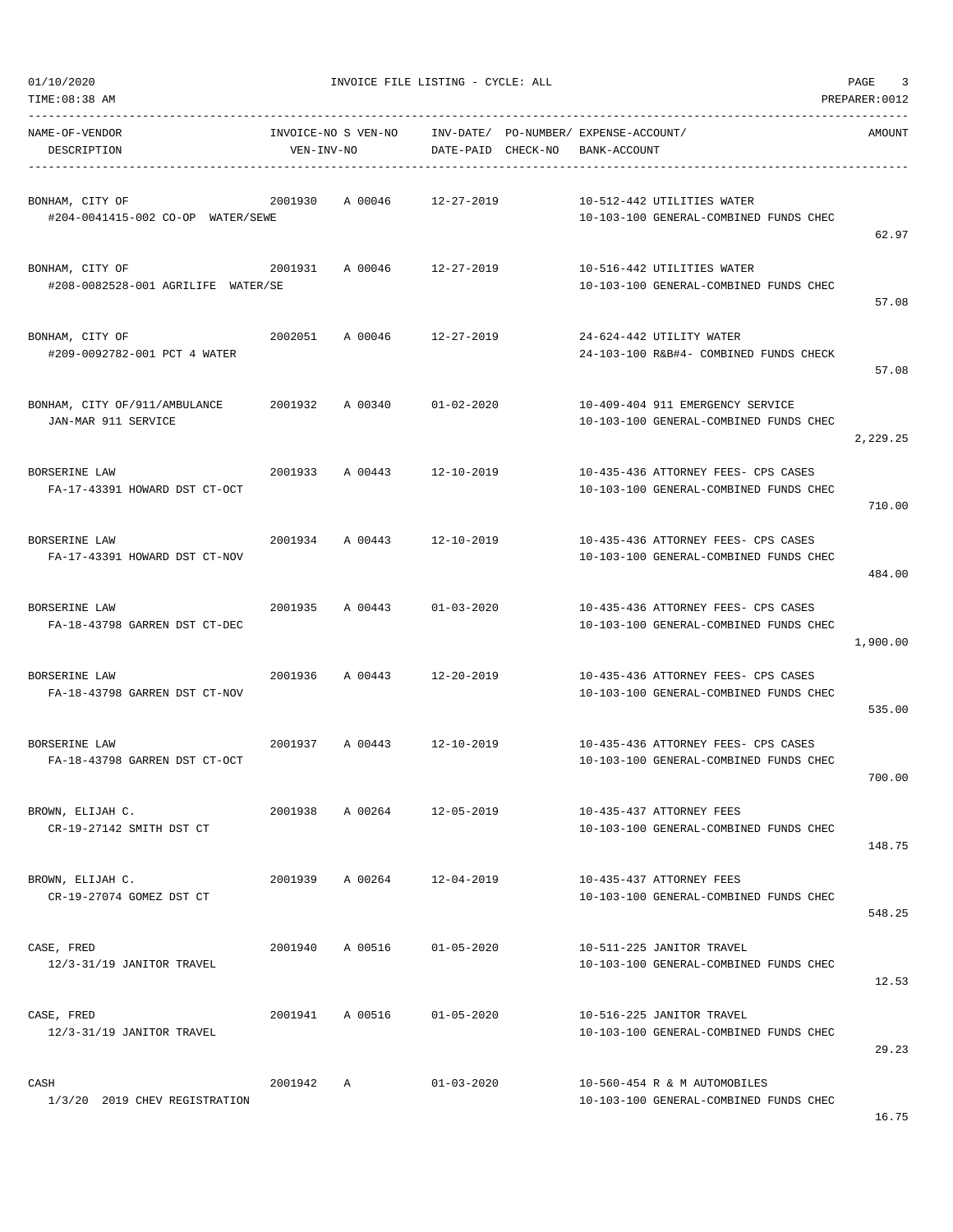| TIME: 08:38 AM                                                |                                   |         |                                 |                                                                               | PREPARER: 0012 |
|---------------------------------------------------------------|-----------------------------------|---------|---------------------------------|-------------------------------------------------------------------------------|----------------|
| NAME-OF-VENDOR<br>DESCRIPTION                                 | INVOICE-NO S VEN-NO<br>VEN-INV-NO |         | INV-DATE/<br>DATE-PAID CHECK-NO | PO-NUMBER/ EXPENSE-ACCOUNT/<br>BANK-ACCOUNT                                   | AMOUNT         |
| CINTAS CORPORATION #163<br>#13494452 PCT 2 DEC UNIFORMS       | 2002011                           | A 00581 | $12 - 31 - 2019$                | 22-622-395 UNIFORMS<br>22-103-100 R&B#2- COMBINED FUNDS CHECK                 | 298.56         |
| CINTAS CORPORATION #163<br>#13494346 PCT 4 DEC UNIFORMS       | 2002052                           | A 00581 | 12-31-2019                      | 24-624-395 EMPLOYEE UNIFORMS<br>24-103-100 R&B#4- COMBINED FUNDS CHECK        | 305.12         |
| CO-OPERATIVE GIN CO.<br>#FANN#3 SHOP SUPPLY                   | 2002029                           | A 00052 | $12 - 31 - 2019$                | 23-623-340 SHOP SUPPLIES<br>23-103-100 R&B#3-COMBINED FUNDS CHECKI            | 43.84          |
| CO-OPERATIVE GIN CO.<br>#FANN#3 R&M PARTS                     | 2002030                           | A 00052 | $12 - 31 - 2019$                | 23-623-458 R & M MACHINERY PARTS<br>23-103-100 R&B#3-COMBINED FUNDS CHECKI    | 215.50         |
| COLLISION 1ST<br>12/5/19 2017 FORD UNIT 1113 REPAIR 190978    | 2001943                           | A 00766 | $12 - 05 - 2019$                | 10-560-454 R & M AUTOMOBILES<br>10-103-100 GENERAL-COMBINED FUNDS CHEC        | 5,305.21       |
| COUNTY TRASH SERVICE<br>#322234 LAKE FANNIN JAN TRASH         | 2002090                           | A 00475 | $01 - 31 - 2020$                | 85-520-443 TRASH PICK-UP<br>85-103-100 LAKE FANNIN-COMBINED FUNDS             | 65.00          |
| DAVIS FLEET PARTS<br>#FANNIN#1 R&M PARTS-QUICK RELEASE 698352 | 2002002                           | A 00411 | $12 - 20 - 2019$                | 21-621-458 R & M MACHINERY PARTS<br>21-103-100 R&B#1-COMBINED FUNDS CHECKI    | 110.18         |
| DAVIS FLEET PARTS<br>#FANNIN#1 R&M PARTS-FAN BLADE            | 2002003<br>698191                 | A 00411 | $12 - 18 - 2019$                | 21-621-458 R & M MACHINERY PARTS<br>21-103-100 R&B#1-COMBINED FUNDS CHECKI    | 220.71         |
| DAVIS FLEET PARTS<br>#FANNIN#4 R&M PARTS-TARP MOTOR           | 2002053<br>696800                 | A 00411 | 11-22-2019                      | 24-624-458 R & M MACHINERY PARTS<br>24-103-100 R&B#4- COMBINED FUNDS CHECK    | 208.90         |
| DAVIS FLEET PARTS<br>#FANNIN#4 R&M PARTS-ABS CORD             | 2002054 A 00411<br>698267         |         | 12-19-2019                      | 24-624-458 R & M MACHINERY PARTS<br>24-103-100 R&B#4- COMBINED FUNDS CHECK    | 86.84          |
| DM TRUCKING, LLC<br>12/30/19 ROCK & GRAVEL-HAULING            | 2002055<br>1663                   | A 00096 | $12 - 30 - 2019$                | 24-624-341 R & B MAT. ROCK & GRAVEL<br>24-103-100 R&B#4- COMBINED FUNDS CHECK | 1,036.73       |
| DOLESE BROS. CO.<br>#FAN582 ROCK & GRAVEL                     | 2002012 A 00200<br>AG19157961     |         | 12-02-2019                      | 22-622-341 R & B MAT. ROCK & GRAVEL<br>22-103-100 R&B#2- COMBINED FUNDS CHECK | 368.18         |
| DOLESE BROS. CO.<br>#FAN582 ROCK & GRAVEL                     | 2002013 A 00200<br>AG19158658     |         | 12-03-2019                      | 22-622-341 R & B MAT. ROCK & GRAVEL<br>22-103-100 R&B#2- COMBINED FUNDS CHECK | 2,322.19       |
| DOLESE BROS. CO.<br>#FAN582 ROCK & GRAVEL                     | 2002014 A 00200<br>AG19159379     |         | 12-04-2019                      | 22-622-341 R & B MAT. ROCK & GRAVEL<br>22-103-100 R&B#2- COMBINED FUNDS CHECK |                |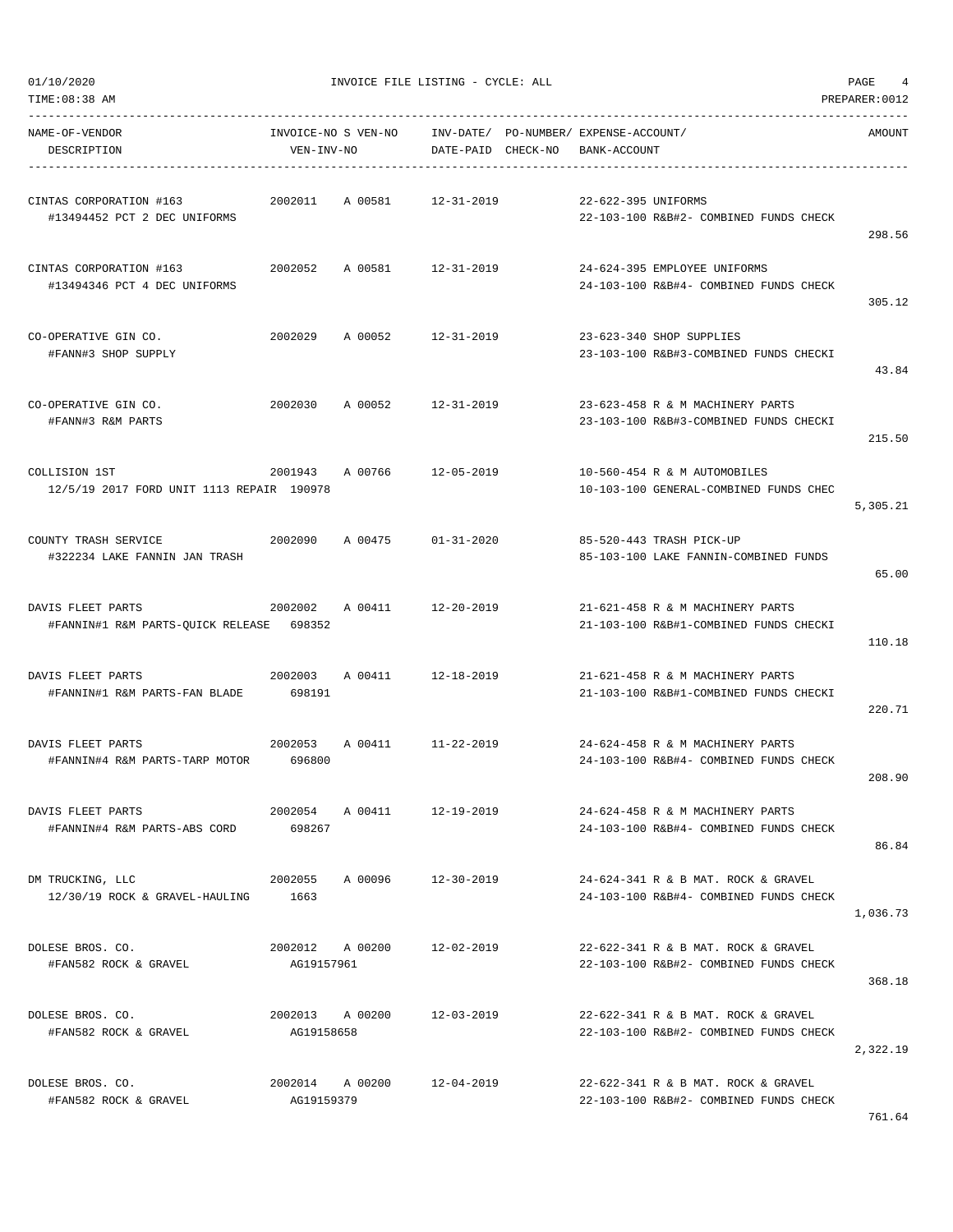TIME:08:38 AM PREPARER:0012

01/10/2020 INVOICE FILE LISTING - CYCLE: ALL PAGE 5

----------------------------------------------------------------------------------------------------------------------------------- NAME-OF-VENDOR INVOICE-NO S VEN-NO INV-DATE/ PO-NUMBER/ EXPENSE-ACCOUNT/ AMOUNT DESCRIPTION VEN-INV-NO DATE-PAID CHECK-NO BANK-ACCOUNT ----------------------------------------------------------------------------------------------------------------------------------- DOLESE BROS. CO. 2002015 A 00200 12-05-2019 22-622-341 R & B MAT. ROCK & GRAVEL #FAN582 ROCK & GRAVEL AG19160096 22-103-100 R&B#2- COMBINED FUNDS CHECK 364.43 DOLESE BROS. CO. 2002016 A 00200 12-30-2019 22-622-341 R & B MAT. ROCK & GRAVEL #FAN582 ROCK & GRAVEL AG19169020 22-103-100 R&B#2- COMBINED FUNDS CHECK 725.79 DOLESE BROS. CO. 2002017 A 00200 12-31-2019 22-622-341 R & B MAT. ROCK & GRAVEL #FAN582 ROCK & GRAVEL AG19169493 22-103-100 R&B#2- COMBINED FUNDS CHECK 365.26 DOLESE BROS. CO. 2002031 A 00200 12-02-2019 23-623-341 R & B MAT. ROCK & GRAVEL #FAN583 ROCK & GRAVEL AG19157962 23-103-100 R&B#3-COMBINED FUNDS CHECKI 663.82 DOLESE BROS. CO. 2002032 A 00200 12-03-2019 23-623-341 R & B MAT. ROCK & GRAVEL #FAN583 ROCK & GRAVEL AG19158659 23-103-100 R&B#3-COMBINED FUNDS CHECKI 672.32 DOLESE BROS. CO. 2002056 A 00200 12-02-2019 24-624-341 R & B MAT. ROCK & GRAVEL #FAN584 ROCK & GRAVEL AG19157963 24-103-100 R&B#4- COMBINED FUNDS CHECK 655.13 DOLESE BROS. CO. 2002057 A 00200 12-03-2019 24-624-341 R & B MAT. ROCK & GRAVEL #FAN584 ROCK & GRAVEL AG19158660 24-103-100 R&B#4- COMBINED FUNDS CHECK 1,378.04 DOLESE BROS. CO. 2002058 A 00200 12-03-2019 24-624-341 R & B MAT. ROCK & GRAVEL #FAN584 ROCK & GRAVEL AG19158661 24-103-100 R&B#4- COMBINED FUNDS CHECK 893.50 DOLESE BROS. CO. 2002059 A 00200 12-04-2019 24-624-341 R & B MAT. ROCK & GRAVEL #FAN584 ROCK & GRAVEL AG19159380 24-103-100 R&B#4- COMBINED FUNDS CHECK 436.57 DOLESE BROS. CO. 2002060 A 00200 12-05-2019 24-624-341 R & B MAT. ROCK & GRAVEL #FAN584 ROCK & GRAVEL AG19160097 24-103-100 R&B#4- COMBINED FUNDS CHECK 450.51 DOLESE BROS. CO. 2002061 A 00200 12-09-2019 24-624-341 R & B MAT. ROCK & GRAVEL #FAN584 ROCK & GRAVEL AG19161503 24-103-100 R&B#4- COMBINED FUNDS CHECK 451.42 DOLESE BROS. CO. 2002062 A 00200 12-09-2019 24-624-341 R & B MAT. ROCK & GRAVEL #FAN584 ROCK & GRAVEL AG19161504 24-103-100 R&B#4- COMBINED FUNDS CHECK 1,033.80 DOLESE BROS. CO. 2002063 A 00200 12-10-2019 24-624-341 R & B MAT. ROCK & GRAVEL #FAN584 ROCK & GRAVEL AG19162145 24-103-100 R&B#4- COMBINED FUNDS CHECK 824.09 DOLESE BROS. CO. 2002064 A 00200 12-10-2019 24-624-341 R & B MAT. ROCK & GRAVEL #FAN584 ROCK & GRAVEL AG19162144 24-103-100 R&B#4- COMBINED FUNDS CHECK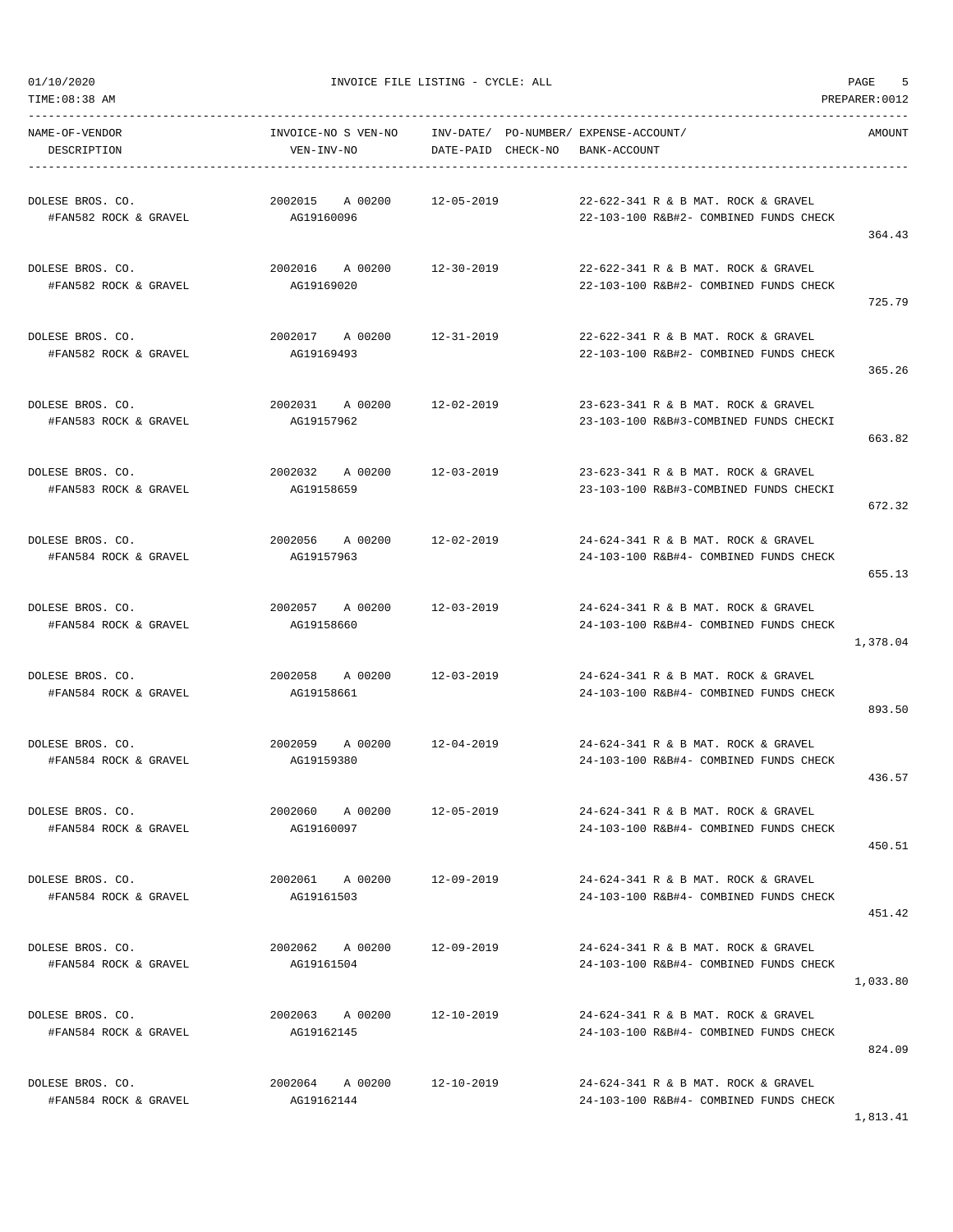TIME:08:38 AM PREPARER:0012

01/10/2020 INVOICE FILE LISTING - CYCLE: ALL PAGE 6

-----------------------------------------------------------------------------------------------------------------------------------

NAME-OF-VENDOR INVOICE-NO S VEN-NO INV-DATE/ PO-NUMBER/ EXPENSE-ACCOUNT/ AMOUNT DESCRIPTION VEN-INV-NO DATE-PAID CHECK-NO BANK-ACCOUNT ----------------------------------------------------------------------------------------------------------------------------------- DOLESE BROS. CO. 2002065 A 00200 12-12-2019 24-624-341 R & B MAT. ROCK & GRAVEL #FAN584 ROCK & GRAVEL AG19163453 24-103-100 R&B#4- COMBINED FUNDS CHECK 452.50 DOLESE BROS. CO. 2002066 A 00200 12-13-2019 24-624-341 R & B MAT. ROCK & GRAVEL #FAN584 ROCK & GRAVEL AG19164096 24-103-100 R&B#4- COMBINED FUNDS CHECK 454.40 DOLESE BROS. CO. 2002067 A 00200 12-16-2019 24-624-341 R & B MAT. ROCK & GRAVEL #FAN584 ROCK & GRAVEL AG19164671 24-103-100 R&B#4- COMBINED FUNDS CHECK 456.39 DOLESE BROS. CO. 2002068 A 00200 12-17-2019 24-624-341 R & B MAT. ROCK & GRAVEL #FAN584 ROCK & GRAVEL AG19165198 24-103-100 R&B#4- COMBINED FUNDS CHECK 2,611.85 DOLESE BROS. CO. 2002069 A 00200 12-18-2019 24-624-341 R & B MAT. ROCK & GRAVEL #FAN584 ROCK & GRAVEL AG19165810 24-103-100 R&B#4- COMBINED FUNDS CHECK 451.41 DOLESE BROS. CO. 2002070 A 00200 12-19-2019 24-624-341 R & B MAT. ROCK & GRAVEL #FAN584 ROCK & GRAVEL AG19166402 24-103-100 R&B#4- COMBINED FUNDS CHECK 446.35 DOLESE BROS. CO. 2002071 A 00200 12-20-2019 24-624-341 R & B MAT. ROCK & GRAVEL #FAN584 ROCK & GRAVEL AG19166981 24-103-100 R&B#4- COMBINED FUNDS CHECK 240.01 DOLESE BROS. CO. 2002072 A 00200 12-23-2019 24-624-341 R & B MAT. ROCK & GRAVEL #FAN584 ROCK & GRAVEL AG19167558 24-103-100 R&B#4- COMBINED FUNDS CHECK 575.85 DOLESE BROS. CO. 2002073 A 00200 12-26-2019 24-624-341 R & B MAT. ROCK & GRAVEL #FAN584 ROCK & GRAVEL AG19168055 24-103-100 R&B#4- COMBINED FUNDS CHECK 186.45 DOLESE BROS. CO. 2002074 A 00200 12-30-2019 24-624-341 R & B MAT. ROCK & GRAVEL #FAN584 ROCK & GRAVEL AG19169021 24-103-100 R&B#4- COMBINED FUNDS CHECK 2,467.96 DOLESE BROS. CO. 2002075 A 00200 12-31-2019 24-624-341 R & B MAT. ROCK & GRAVEL #FAN584 ROCK & GRAVEL AG19169494 24-103-100 R&B#4- COMBINED FUNDS CHECK 1,124.91 DOUBLE D TRUCK REPAIR 2002018 A 00009 12-31-2019 22-622-458 R & M MACHINERY PARTS 12/31/19 R&M PARTS-02 INTL 11395 22-103-100 R&B#2- COMBINED FUNDS CHECK 3,379.89 EVANS, MICHAEL S. 2001944 A 00438 11-26-2019 10-435-442 OTHER PROFESSIONAL SERV. FA-19-44013 DST CT MEDIATOR 10-103-100 GENERAL-COMBINED FUNDS CHEC 300.00 FANNIN COUNTY TAX ASSESSOR-COL 2001945 A 00797 12-06-2019 10-560-454 R & M AUTOMOBILES 12/6/19 2017 FORD UNIT 1113 REGISTR 10-103-100 GENERAL-COMBINED FUNDS CHEC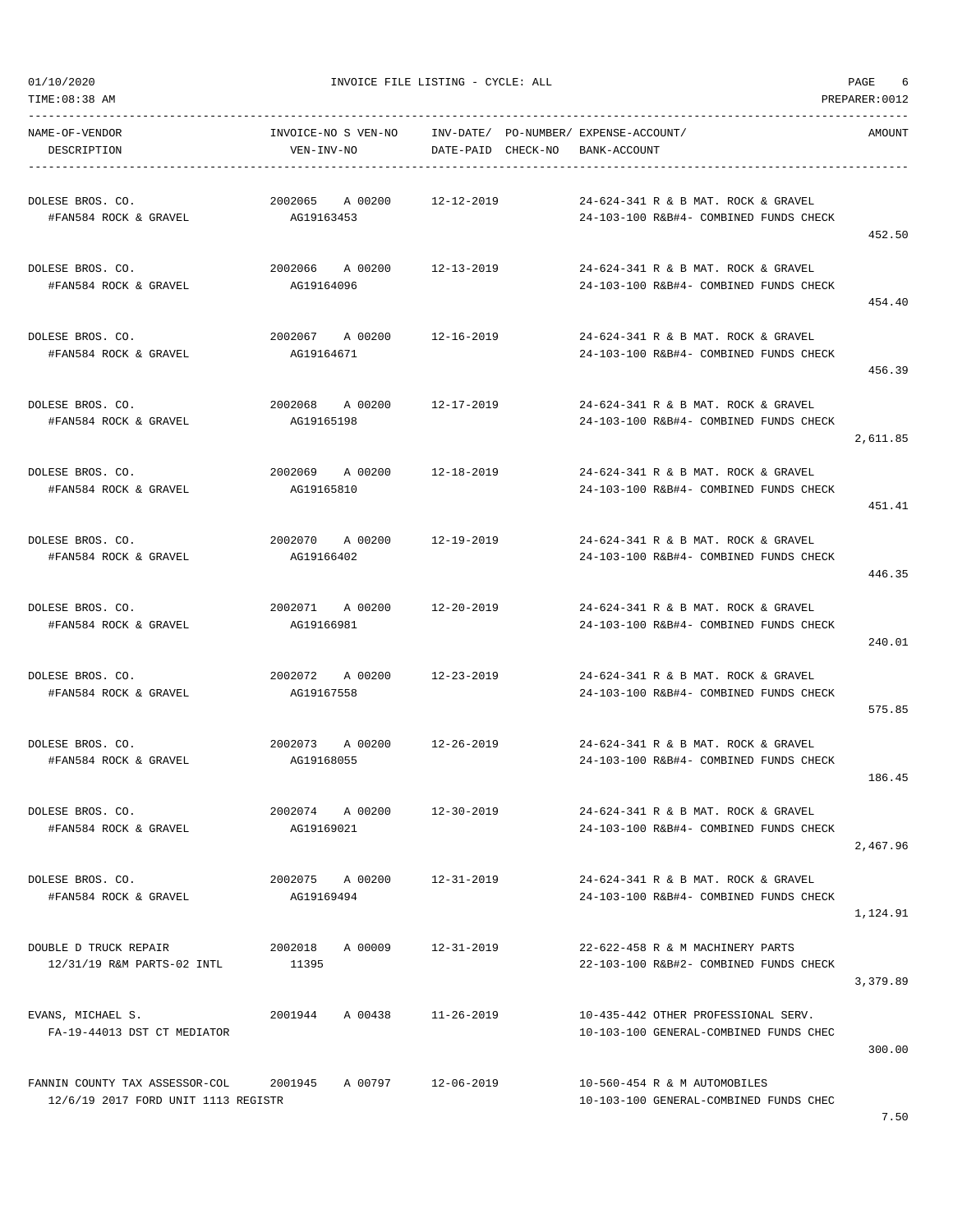|  | 01/10/2020 |  |
|--|------------|--|
|  |            |  |
|  |            |  |

| NAME-OF-VENDOR<br>DESCRIPTION                                     | INVOICE-NO S VEN-NO     INV-DATE/ PO-NUMBER/ EXPENSE-ACCOUNT/<br>VEN-INV-NO | DATE-PAID CHECK-NO | BANK-ACCOUNT                                                                                      | AMOUNT   |
|-------------------------------------------------------------------|-----------------------------------------------------------------------------|--------------------|---------------------------------------------------------------------------------------------------|----------|
| FANNIN COUNTY TAX ASSESSOR-COL<br>12/30/19 98 CHEV REGISTRATION   | 2002019<br>A 00797                                                          | 12-30-2019         | 22-622-458 R & M MACHINERY PARTS<br>22-103-100 R&B#2- COMBINED FUNDS CHECK                        | 7.50     |
| FIRST UNITED METHODIST CHURCH<br>1/15-2/14/20 200 W 8TH LEASE     | 2001946 A 00215 01-06-2020                                                  |                    | 10-518-470 OFFICE SPACE LEASE<br>10-103-100 GENERAL-COMBINED FUNDS CHEC                           | 2,350.00 |
| FIRST UNITED METHODIST CHURCH<br>1/8/20 200 W 8TH ELECTRIC        | 2001947<br>A 00215 01-08-2020<br>39                                         |                    | 10-518-440 UTILITIES ELECTRICITY<br>10-103-100 GENERAL-COMBINED FUNDS CHEC                        | 205.70   |
| FIRST UNITED METHODIST CHURCH<br>1/8/20 200 W 8TH GAS             | 2001948<br>A 00215 01-08-2020<br>39                                         |                    | 10-518-441 UTILITIES GAS<br>10-103-100 GENERAL-COMBINED FUNDS CHEC                                | 299.21   |
| FIRST UNITED METHODIST CHURCH<br>1/8/20 200 W 8TH WATER/SEWER     | 2001949<br>A 00215 01-08-2020<br>39                                         |                    | 10-518-442 UTILITIES WATER<br>10-103-100 GENERAL-COMBINED FUNDS CHEC                              | 115.95   |
| FIRST UNITED METHODIST CHURCH<br>1/8/20 200 W 8TH TRASH           | 2001950<br>A 00215 01-08-2020<br>39                                         |                    | 10-518-443 TRASH PICKUP SERVICE<br>10-103-100 GENERAL-COMBINED FUNDS CHEC                         | 65.43    |
| FIX & FEED BONHAM/COMMERCE<br>#FANNINC OFFICE SUPPLY              | 2001951 A 00195 12-31-2019<br>BO-0163783                                    |                    | 10-450-310 OFFICE SUPPLIES<br>10-103-100 GENERAL-COMBINED FUNDS CHEC                              | 8.99     |
| FIX & FEED BONHAM/COMMERCE<br>#FANNINC SHOP SUPPLY                | 2002020 A 00195 12-31-2019<br>BO-0164764                                    |                    | 22-622-340 SHOP SUPPLIES<br>22-103-100 R&B#2- COMBINED FUNDS CHECK                                | 19.28    |
| FIX & FEED BONHAM/COMMERCE<br>#FANNINC SHOP SUPPLY                | 2002033 A 00195 12-31-2019<br>BO-0161586 / 0174181                          |                    | 23-623-340 SHOP SUPPLIES<br>23-103-100 R&B#3-COMBINED FUNDS CHECKI                                | 251.20   |
| FIX & FEED BONHAM/COMMERCE<br>#FANNINC R&M BLDG                   | 2002034 A 00195<br>BO-0171558                                               | $12 - 31 - 2019$   | 23-623-450 R&M BUILDING<br>23-103-100 R&B#3-COMBINED FUNDS CHECKI                                 | 42.99    |
| FIX & FEED BONHAM/COMMERCE<br>#FANNINC SHOP SUPPLY                | 2002076 A 00195 12-31-2019<br>BO-0167262                                    |                    | 24-624-340 SHOP SUPPLIES<br>24-103-100 R&B#4- COMBINED FUNDS CHECK                                | 12.68    |
| FIX & FEED BONHAM/COMMERCE<br>#FANNINC R&M PARTS                  | 2002077 A 00195<br>BO-0164204                                               | 12-31-2019         | 24-624-458 R & M MACHINERY PARTS<br>24-103-100 R&B#4- COMBINED FUNDS CHECK                        | 22.70    |
| FOUR FEATHERS ALARM<br>12/19/19 SVC call for CCTV Service WO-8605 | 2001952 A 00462                                                             |                    | 12-19-2019 2020000136 10-560-450 SHERIFF OFF. R&M BLDG.<br>10-103-100 GENERAL-COMBINED FUNDS CHEC | 245.00   |
| FRITTS, JOEY D.<br>CR-11-24039 RUSHING DST CT                     | 2001953<br>A 00028 12-22-2019                                               |                    | 10-435-437 ATTORNEY FEES<br>10-103-100 GENERAL-COMBINED FUNDS CHEC                                |          |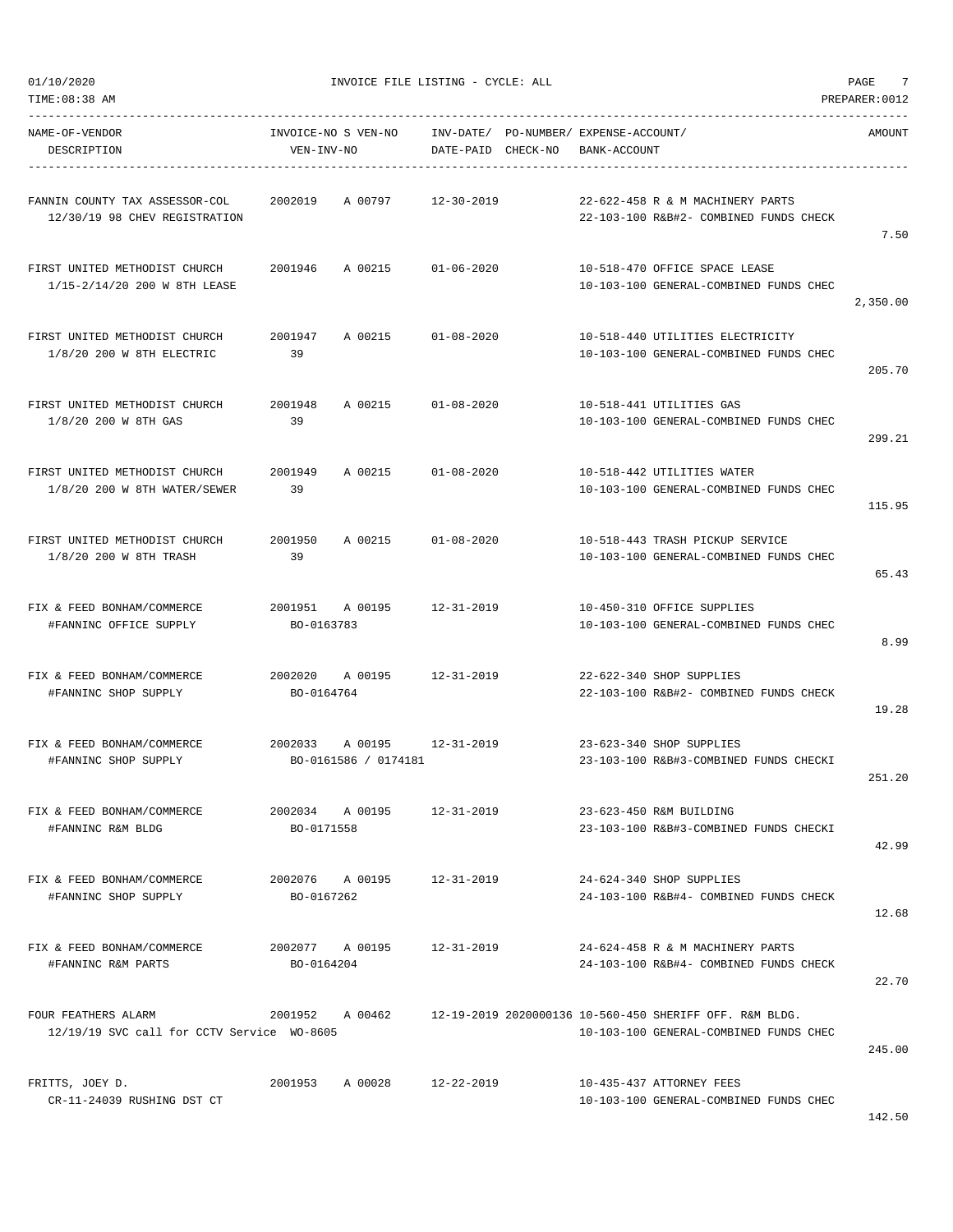| NAME-OF-VENDOR<br>DESCRIPTION                                                | INVOICE-NO S VEN-NO<br>VEN-INV-NO |                 | INV-DATE/ PO-NUMBER/ EXPENSE-ACCOUNT/<br>DATE-PAID CHECK-NO | BANK-ACCOUNT       |                                                                                       | AMOUNT   |
|------------------------------------------------------------------------------|-----------------------------------|-----------------|-------------------------------------------------------------|--------------------|---------------------------------------------------------------------------------------|----------|
| FRITTS, JOEY D.<br>CR-18-26808 MILLER DST CT                                 | 2001954                           | A 00028         | 12-14-2019                                                  |                    | 10-435-437 ATTORNEY FEES<br>10-103-100 GENERAL-COMBINED FUNDS CHEC                    | 475.00   |
| FRITTS, JOEY D.<br>CR-18-26808 MILLER DST CT                                 | 2001955                           |                 | A 00028 12-14-2019                                          |                    | 10-435-437 ATTORNEY FEES<br>10-103-100 GENERAL-COMBINED FUNDS CHEC                    | 294.50   |
| FROELICH, DR. JAMES E.<br>2001956<br>12/21/19-1/20/20 HEALTH OFFICER         |                                   |                 | A 00074 01-06-2020                                          |                    | 10-641-102 SALARY APPOINTED OFFICIAL<br>10-103-100 GENERAL-COMBINED FUNDS CHEC        | 200.00   |
| FRONTIER<br>903-965-7030-050400-5 PCT 1                                      |                                   | 2002004 A 00067 | 12-28-2019                                                  |                    | 21-621-420 UTILITY TELEPHONE<br>21-103-100 R&B#1-COMBINED FUNDS CHECKI                | 65.64    |
| FUNCTION 4, LLC<br>#9A1068 SUPPLY-COPIER STAPLES                             | INV749887                         | 2001957 A 00236 | 12-03-2019                                                  |                    | 10-665-310 OFFICE SUPPLIES<br>10-103-100 GENERAL-COMBINED FUNDS CHEC                  | 96.00    |
| GOODMAN-MORRIS, COURTNEY<br>FA-19-44512 TURNER DST CT                        | 2001958                           |                 | A 00459 12-18-2019                                          |                    | 10-435-436 ATTORNEY FEES- CPS CASES<br>10-103-100 GENERAL-COMBINED FUNDS CHEC         | 1,373.46 |
| HOLLAND, JORDAN PLLC<br>CR-19-26878 LESTER DST CT                            | 2001959                           |                 | A 00010 12-19-2019                                          |                    | 10-435-437 ATTORNEY FEES<br>10-103-100 GENERAL-COMBINED FUNDS CHEC                    | 437.75   |
| HOLLAND, JORDAN PLLC<br>CR-18-26767 EDDINS DST CT                            |                                   | 2001960 A 00010 | 12-19-2019                                                  |                    | 10-435-437 ATTORNEY FEES<br>10-103-100 GENERAL-COMBINED FUNDS CHEC                    | 731.00   |
| HOLLAND, JORDAN PLLC<br>CR-12-24169 FINE DST CT                              | 2001961 A 00010                   |                 | 12-19-2019                                                  |                    | 10-435-437 ATTORNEY FEES<br>10-103-100 GENERAL-COMBINED FUNDS CHEC                    | 488.75   |
| HOLLAND, JORDAN PLLC<br>19939 HERNDON DST CT                                 | 2001962                           | A 00010         | $12 - 19 - 2019$                                            |                    | 10-435-437 ATTORNEY FEES<br>10-103-100 GENERAL-COMBINED FUNDS CHEC                    | 467.50   |
| HOLLAND, JORDAN PLLC<br>CR-19-27078 JONES DST CT                             | 2001963                           | A 00010         | 12-17-2019                                                  |                    | 10-435-437 ATTORNEY FEES<br>10-103-100 GENERAL-COMBINED FUNDS CHEC                    | 510.00   |
| INTER-COUNTY COMMUNICATIONS, INC<br>1/2/20 6 Sierra Wireless(Installed) 1017 | 2001964                           | A 00484         |                                                             |                    | 01-02-2020 2020000038 10-560-574 TECHNOLOGY<br>10-103-100 GENERAL-COMBINED FUNDS CHEC | 5,949.30 |
| JPMORGAN CHASE BANK NA<br>5567 0879 0001 8285 TCEQ DUES                      | 2001965                           | A 00378         | $01 - 06 - 2020$                                            | 10-590-481 DUES    | 10-103-100 GENERAL-COMBINED FUNDS CHEC                                                | 111.00   |
| JPMORGAN CHASE BANK NA<br>5567 0879 0001 8285 POSTAGE                        | 2001966                           | A 00378         | $01 - 06 - 2020$                                            | 10-404-311 POSTAGE | 10-103-100 GENERAL-COMBINED FUNDS CHEC                                                |          |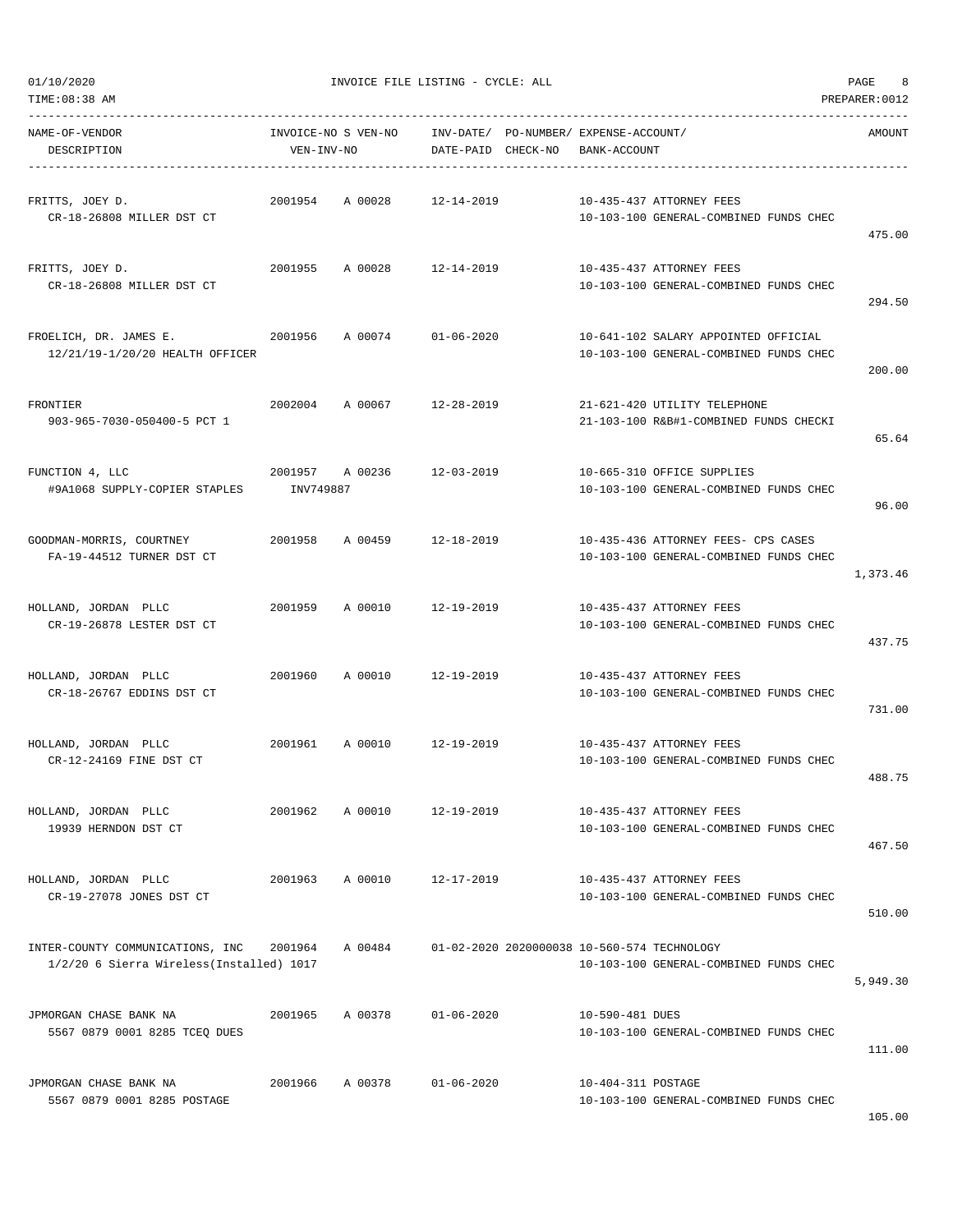| 01/10/2020<br>TIME:08:38 AM                                                                | INVOICE FILE LISTING - CYCLE: ALL |                 | PAGE<br>9<br>PREPARER: 0012 |                                                       |                                                                                  |        |
|--------------------------------------------------------------------------------------------|-----------------------------------|-----------------|-----------------------------|-------------------------------------------------------|----------------------------------------------------------------------------------|--------|
| NAME-OF-VENDOR<br>DESCRIPTION                                                              | INVOICE-NO S VEN-NO<br>VEN-INV-NO |                 | DATE-PAID CHECK-NO          | INV-DATE/ PO-NUMBER/ EXPENSE-ACCOUNT/<br>BANK-ACCOUNT |                                                                                  | AMOUNT |
| JPMORGAN CHASE BANK NA<br>5567 0879 0001 8285 REGISTRATION                                 | 2001967                           | A 00378         | $01 - 06 - 2020$            |                                                       | 10-497-427 OUT OF COUNTY TRAVEL/TRAINI<br>10-103-100 GENERAL-COMBINED FUNDS CHEC | 180.00 |
| JPMORGAN CHASE BANK NA<br>5567 0879 0001 8285 REGISTRATION                                 | 2001968                           | A 00378         | $01 - 06 - 2020$            |                                                       | 10-400-427 OUT OF COUNTY TRAVEL/TRAINI<br>10-103-100 GENERAL-COMBINED FUNDS CHEC | 225.00 |
| JPMORGAN CHASE BANK NA<br>5567 0879 0001 8285 AIRLINE-TRANSPO                              | 2001969                           | A 00378         | $01 - 06 - 2020$            |                                                       | 10-560-428 PRISONER TRANSPORT<br>10-103-100 GENERAL-COMBINED FUNDS CHEC          | 962.90 |
| JPMORGAN CHASE BANK NA<br>5567 0879 0001 8285 HOTEL                                        | 2001970                           | A 00378         | $01 - 06 - 2020$            |                                                       | 10-590-427 OUT OF COUNTY TRAVEL/TRAINI<br>10-103-100 GENERAL-COMBINED FUNDS CHEC | 289.38 |
| JPMORGAN CHASE BANK NA<br>5567 0879 0001 8285 TRANSPORT                                    | 2001971                           | A 00378         | $01 - 06 - 2020$            |                                                       | 10-560-428 PRISONER TRANSPORT<br>10-103-100 GENERAL-COMBINED FUNDS CHEC          | 194.85 |
| JPMORGAN CHASE BANK NA<br>5567 0879 0001 8285 TRANSPORT                                    | 2001972                           | A 00378         | $01 - 06 - 2020$            |                                                       | 10-560-428 PRISONER TRANSPORT<br>10-103-100 GENERAL-COMBINED FUNDS CHEC          | 37.85  |
| JPMORGAN CHASE BANK NA<br>5567 0879 0001 8285 SHOP WATER                                   | 2002021                           | A 00378         | $01 - 06 - 2020$            |                                                       | 22-622-340 SHOP SUPPLIES<br>22-103-100 R&B#2- COMBINED FUNDS CHECK               | 9.50   |
| JPMORGAN CHASE BANK NA<br>5567 0879 0001 8285 REGISTRATION                                 | 2002022                           | A 00378         | $01 - 06 - 2020$            |                                                       | 22-622-427 OUT OF COUNTY TRAVEL/TRAINI<br>22-103-100 R&B#2- COMBINED FUNDS CHECK | 225.00 |
| JPMORGAN CHASE BANK NA<br>5567 0879 0001 8285 DOT LABS                                     | 2002078                           | A 00378         | $01 - 06 - 2020$            |                                                       | 24-624-314 EMPLOYEE PHYSICALS/DOT TEST<br>24-103-100 R&B#4- COMBINED FUNDS CHECK | 65.00  |
| JPMORGAN CHASE BANK NA<br>5567 0879 0001 8285 TRAINING                                     | 2002085 A 00378                   |                 | 01-06-2020                  |                                                       | 67-560-428 TRAINING & TUITION<br>67-103-100 ANNUAL PAYMENT-COMBINED FUN          | 412.13 |
| JPMORGAN CHASE BANK NA<br>5567 0879 0001 8285 BREAKER KIT                                  | 2002098                           | A 00378         | 01-06-2020                  |                                                       | 23-623-340 SHOP SUPPLIES<br>23-103-100 R&B#3-COMBINED FUNDS CHECKI               | 669.98 |
| LEXISNEXIS RISK DATA MANAGEMENT INC 2001973 A 00273 12-31-2019<br>#1394504 CONST #1 ONLINE | 1394504-20191231                  |                 |                             |                                                       | 10-551-421 ONLINE RESEARCH/ACCURINT<br>10-103-100 GENERAL-COMBINED FUNDS CHEC    | 50.00  |
| LEXISNEXIS RISK DATA MANAGEMENT INC 2001974 A 00273<br>#1726707 JP#2 ONLINE                | 1726707-20191231                  |                 | 12-31-2019                  | 10-456-421 DSL LINE                                   | 10-103-100 GENERAL-COMBINED FUNDS CHEC                                           | 91.00  |
| MCCRAW OIL CO.<br>#23040025 PCT #2 DEC GAS                                                 | P26366                            | 2002097 A 00111 | 12-31-2019                  |                                                       | 22-622-457 R & M MACHINERY GAS & OIL<br>22-103-100 R&B#2- COMBINED FUNDS CHECK   |        |

4,824.31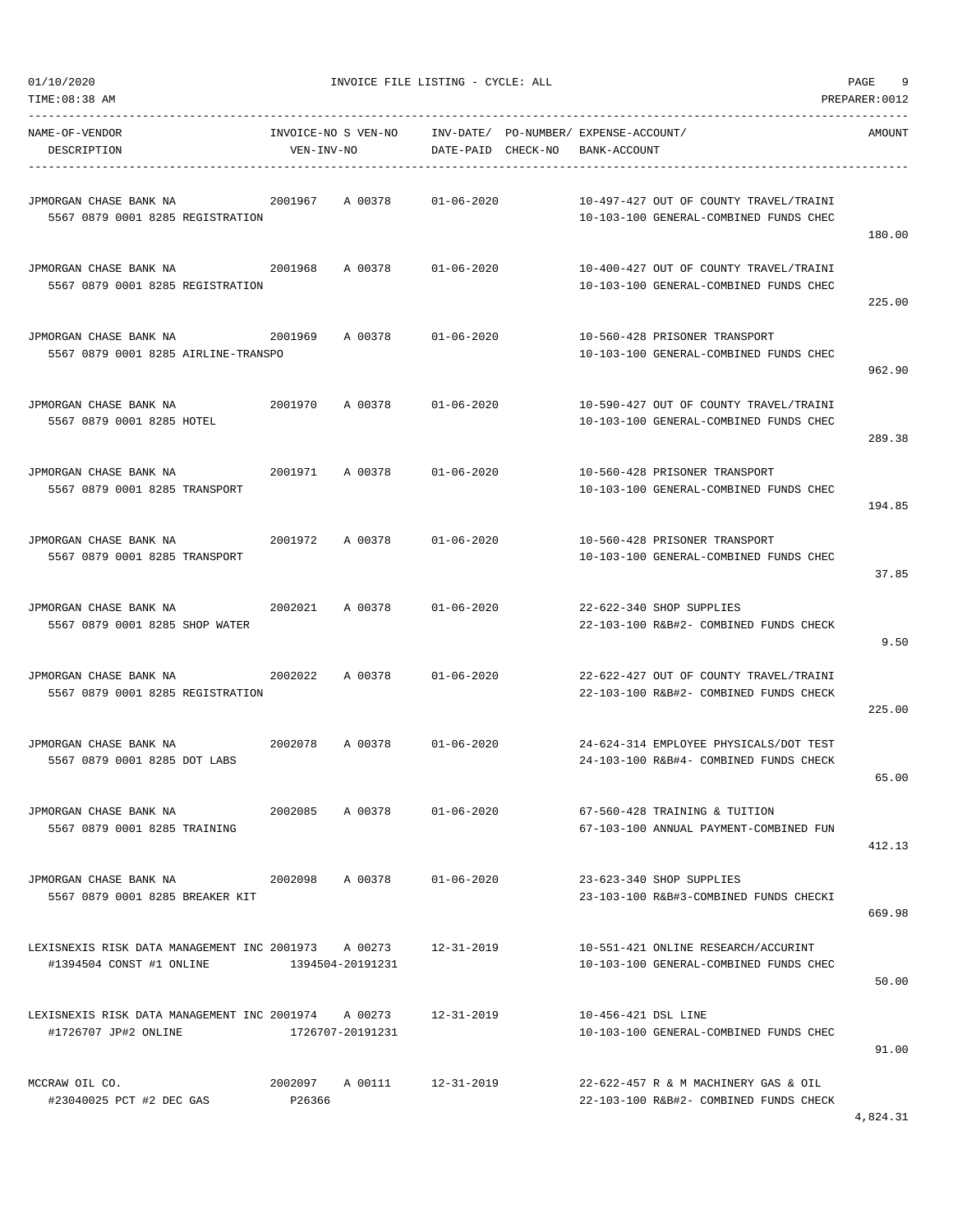| NAME-OF-VENDOR<br>DESCRIPTION                                | VEN-INV-NO              | INVOICE-NO S VEN-NO    INV-DATE/ PO-NUMBER/ EXPENSE-ACCOUNT/ | DATE-PAID CHECK-NO BANK-ACCOUNT |  |                                                                                                            | AMOUNT   |
|--------------------------------------------------------------|-------------------------|--------------------------------------------------------------|---------------------------------|--|------------------------------------------------------------------------------------------------------------|----------|
| MCCRAW OIL CO.<br>#23040034 PCT 3 DEC GAS                    |                         | 2002099 A 00111 12-31-2019                                   |                                 |  | 23-623-457 R & M MACHINERY GAS & OIL<br>23-103-100 R&B#3-COMBINED FUNDS CHECKI                             | 3,719.44 |
| MCCRAW OIL CO.<br>#23040036 PCT 4 DEC GAS                    | P26369                  | 2002100 A 00111 12-31-2019                                   |                                 |  | 24-624-457 R & M MACHINERY GAS & OIL<br>24-103-100 R&B#4- COMBINED FUNDS CHECK                             | 3,717.51 |
| MCCRAW OIL CO.<br>#23040045 SHERIFF DEC GAS                  |                         | 2002101 A 00111 12-31-2019                                   |                                 |  | 10-560-330 AUTO EXPENSE GAS & OIL<br>10-103-100 GENERAL-COMBINED FUNDS CHEC                                | 6,670.37 |
| MCKENZIE, TINA<br>12/26/19 LEONARD TRAVEL-32 MILES           | 2001975 A               |                                                              | 12-26-2019                      |  | 10-499-225 LEONARD OFFICE TRAVEL<br>10-103-100 GENERAL-COMBINED FUNDS CHEC                                 | 18.56    |
| MCKENZIE, TINA<br>$1/6/20$ TRAVEL-21.8 MILES                 | 2001976 A               |                                                              | $01 - 06 - 2020$                |  | 10-499-427 OUT OF COUNTY TRAVEL/TRAINI<br>10-103-100 GENERAL-COMBINED FUNDS CHEC                           | 12.54    |
| NOBLE RESOURCES PEST CONTROL<br>#01990 R&M BLDG-PEST CONTROL | 211572                  | 2001977 A 00420 01-08-2020                                   |                                 |  | 10-516-450 R&M BUILDING<br>10-103-100 GENERAL-COMBINED FUNDS CHEC                                          | 57.00    |
| O'REILLY AUTOMOTIVE, INC.<br>#162523 R&M PARTS               | 0361262852              | 2002023 A 00440 12-28-2019                                   |                                 |  | 22-622-458 R & M MACHINERY PARTS<br>22-103-100 R&B#2- COMBINED FUNDS CHECK                                 | 6.39     |
| O'REILLY AUTOMOTIVE, INC.<br>#163525 R&M PARTS               |                         | 2002079 A 00440 12-28-2019                                   |                                 |  | 24-624-458 R & M MACHINERY PARTS<br>24-103-100 R&B#4- COMBINED FUNDS CHECK                                 | 479.21   |
| OFFICE DEPOT<br>#29023460 Stamp and Envelopes 419324665001   |                         |                                                              |                                 |  | 2001978 A 00216 12-24-2019 2020000123 10-590-310 OFFICE SUPPLIES<br>10-103-100 GENERAL-COMBINED FUNDS CHEC | 44.53    |
| OFFICE DEPOT<br>#29023460 Calendars - Dry erase              | 2001979<br>419324665001 | A 00216                                                      |                                 |  | 12-24-2019 2020000123 10-457-310 OFFICE SUPPLIES<br>10-103-100 GENERAL-COMBINED FUNDS CHEC                 | 18.67    |
| OFFICE DEPOT<br>#29023460 DESKPAD                            | 2001980<br>419336259001 | A 00216                                                      |                                 |  | 12-23-2019 2020000123 10-457-310 OFFICE SUPPLIES<br>10-103-100 GENERAL-COMBINED FUNDS CHEC                 | 13.59    |
| OFFICE DEPOT<br>#29023460 Toners                             | 419563572001            | 2001981 A 00216                                              |                                 |  | 12-24-2019 2020000124 10-560-310 OFFICE SUPPLIES<br>10-103-100 GENERAL-COMBINED FUNDS CHEC                 | 513.18   |
| OPEN ARMS SHELTER<br>1/6/20 ANNUAL ALLOCATION                | 2001982                 | A 00515                                                      | $01 - 06 - 2020$                |  | 10-640-417 OPEN ARMS SHELTER<br>10-103-100 GENERAL-COMBINED FUNDS CHEC                                     | 1,000.00 |
| PARKER TIRE<br>$1/7/20$ R&M TIRE                             | 2002005<br>11685        | A 00006                                                      | $01 - 07 - 2020$                |  | 21-621-459 R & M MACH. TIRES & TUBES<br>21-103-100 R&B#1-COMBINED FUNDS CHECKI                             | 30.00    |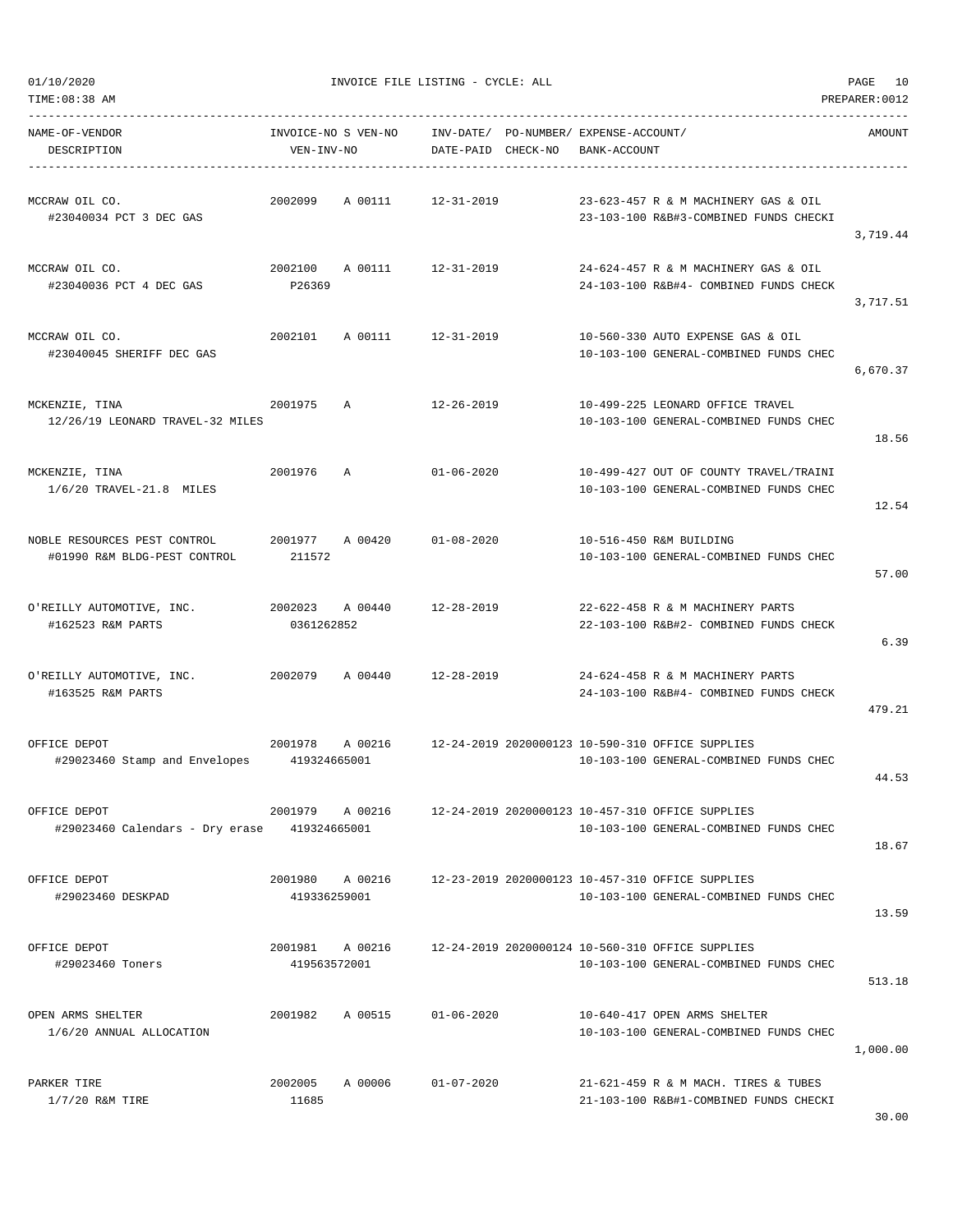| TIME: 08:38 AM                                                              |                                   |         |                                                             |              |                                                                                            | PREPARER: 0012 |
|-----------------------------------------------------------------------------|-----------------------------------|---------|-------------------------------------------------------------|--------------|--------------------------------------------------------------------------------------------|----------------|
| NAME-OF-VENDOR<br>DESCRIPTION                                               | INVOICE-NO S VEN-NO<br>VEN-INV-NO |         | INV-DATE/ PO-NUMBER/ EXPENSE-ACCOUNT/<br>DATE-PAID CHECK-NO | BANK-ACCOUNT |                                                                                            | AMOUNT         |
| PARKER TIRE<br>12/18/19 R&M TIRE-ROAD GRADER                                | 2002080<br>11641                  | A 00006 | 12-18-2019                                                  |              | 24-624-459 R & M MACH. TIRES & TUBES<br>24-103-100 R&B#4- COMBINED FUNDS CHECK             | 150.00         |
| PARKER TIRE<br>12/18/19 R&M TIRE-TRK 421 REPAIR 11674                       |                                   |         | 2002081 A 00006 01-02-2020                                  |              | 24-624-459 R & M MACH. TIRES & TUBES<br>24-103-100 R&B#4- COMBINED FUNDS CHECK             | 40.00          |
| PERSONALIZED PRINTING<br>2001987<br>$1/2/20$ Business Cards - Flores 105108 |                                   | A 00826 | 01-02-2020 2020000125 10-560-435 PRINTING                   |              | 10-103-100 GENERAL-COMBINED FUNDS CHEC                                                     | 54.75          |
| PERSONALIZED PRINTING<br>1/2/20 Business Cards-HUNT/PITTS 105109            | 2001988                           | A 00826 |                                                             |              | 01-02-2020 2020000127 10-475-310 OFFICE SUPPLIES<br>10-103-100 GENERAL-COMBINED FUNDS CHEC | 109.50         |
| R.K. HALL, LLC<br>#1475 OIL SAND                                            | 220015                            |         | 2002024 A 00638 12-04-2019                                  |              | 22-622-344 R & B MAT. ASPHALT/RD OIL<br>22-103-100 R&B#2- COMBINED FUNDS CHECK             | 1,295.45       |
| R.K. HALL, LLC<br>#1474 OIL SAND                                            | 220014                            |         | 2002035 A 00638 12-04-2019                                  |              | 23-623-344 R & B MAT. ASPHALT/RD OIL<br>23-103-100 R&B#3-COMBINED FUNDS CHECKI             | 1,615.25       |
| R.K. HALL, LLC<br>#1474 OIL SAND                                            | 2002036<br>219921                 |         | A 00638 12-05-2019                                          |              | 23-623-344 R & B MAT. ASPHALT/RD OIL<br>23-103-100 R&B#3-COMBINED FUNDS CHECKI             | 1,627.60       |
| R.K. HALL, LLC<br>#1474 ROCK & GRAVEL                                       | 2002037 A 00638<br>219442         |         | 12-04-2019                                                  |              | 23-623-341 R & B MAT. ROCK & GRAVEL<br>23-103-100 R&B#3-COMBINED FUNDS CHECKI              | 407.66         |
| R.K. HALL, LLC<br>#1474 ROCK & GRAVEL                                       | 2002038<br>219585                 |         | A 00638 12-05-2019                                          |              | 23-623-341 R & B MAT. ROCK & GRAVEL<br>23-103-100 R&B#3-COMBINED FUNDS CHECKI              | 411.40         |
| R.K. HALL, LLC<br>#1474 ROCK & GRAVEL                                       | 2002039<br>220343                 | A 00638 | $12 - 11 - 2019$                                            |              | 23-623-341 R & B MAT, ROCK & GRAVEL<br>23-103-100 R&B#3-COMBINED FUNDS CHECKI              | 632.15         |
| R.K. HALL, LLC<br>#1474 ROCK & GRAVEL                                       | 2002040<br>220569                 | A 00638 | $12 - 12 - 2019$                                            |              | 23-623-341 R & B MAT. ROCK & GRAVEL<br>23-103-100 R&B#3-COMBINED FUNDS CHECKI              | 640.23         |
| R.K. HALL, LLC<br>#1474 ROCK & GRAVEL                                       | 2002041 A 00638<br>220712         |         | 12-13-2019                                                  |              | 23-623-341 R & B MAT. ROCK & GRAVEL<br>23-103-100 R&B#3-COMBINED FUNDS CHECKI              | 637.93         |
| R.K. HALL, LLC<br>#1474 ROCK & GRAVEL                                       | 2002042<br>221031                 | A 00638 | $12 - 16 - 2019$                                            |              | 23-623-341 R & B MAT. ROCK & GRAVEL<br>23-103-100 R&B#3-COMBINED FUNDS CHECKI              | 1,214.15       |
| R.K. HALL, LLC<br>#1474 ROCK & GRAVEL                                       | 2002086<br>221139                 |         | A 00638 12-17-2019                                          |              | 82-623-341 R & B MAT. ROCK & GRAVEL<br>82-103-100 LAKE PCT 3-COMBINED FUNDS C              | 1,192.06       |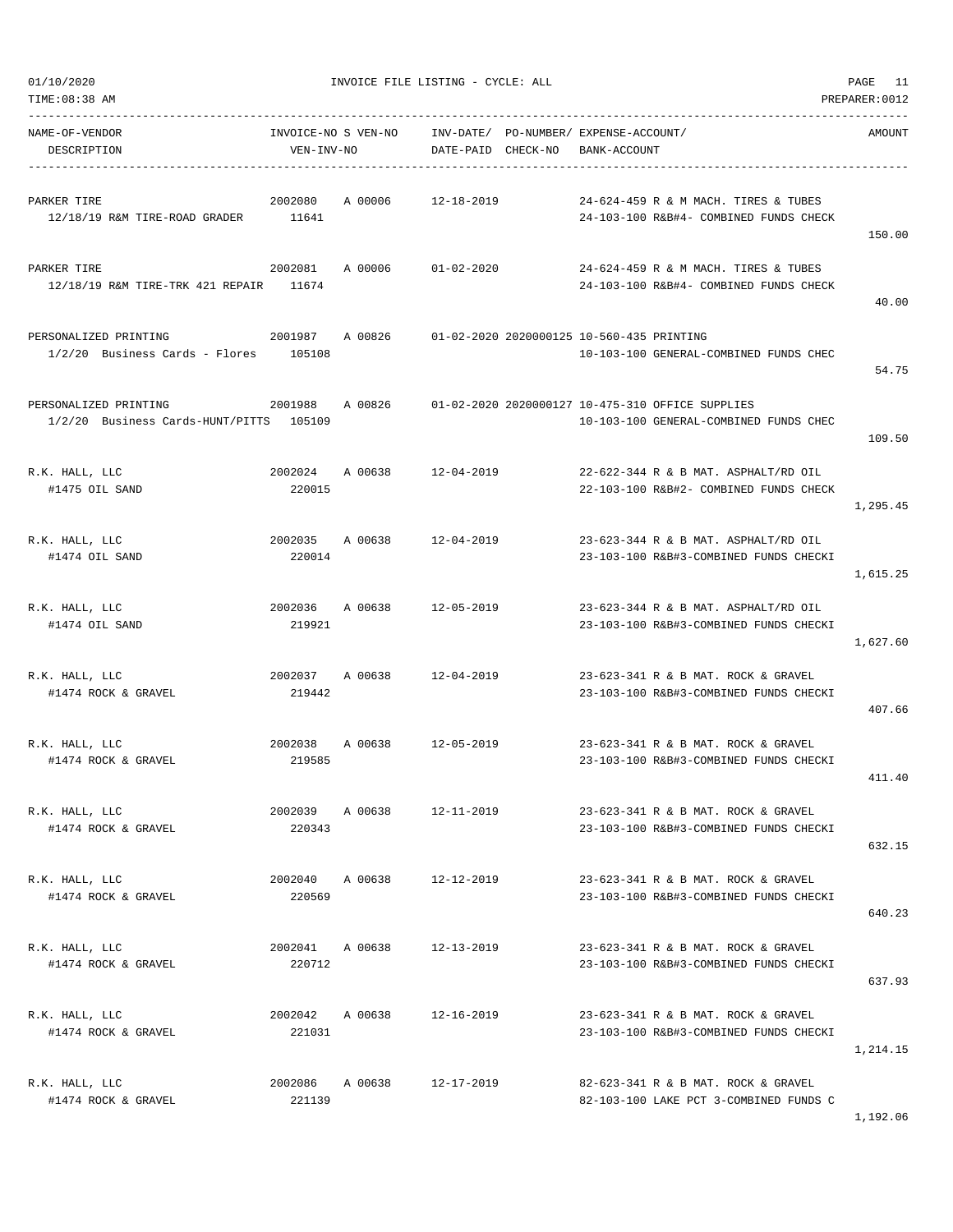| NAME-OF-VENDOR<br>DESCRIPTION                                         | INVOICE-NO S VEN-NO<br>VEN-INV-NO    |                            | INV-DATE/ PO-NUMBER/ EXPENSE-ACCOUNT/<br>DATE-PAID CHECK-NO | BANK-ACCOUNT     |                                                                                             | AMOUNT    |
|-----------------------------------------------------------------------|--------------------------------------|----------------------------|-------------------------------------------------------------|------------------|---------------------------------------------------------------------------------------------|-----------|
| R.K. HALL, LLC<br>#1474 ROCK & GRAVEL                                 | 221229                               | 2002087 A 00638 12-18-2019 |                                                             |                  | 82-623-341 R & B MAT. ROCK & GRAVEL<br>82-103-100 LAKE PCT 3-COMBINED FUNDS C               | 795.27    |
| R.K. HALL, LLC<br>#1474 ROCK & GRAVEL                                 | 221468                               | 2002088 A 00638 12-19-2019 |                                                             |                  | 82-623-341 R & B MAT. ROCK & GRAVEL<br>82-103-100 LAKE PCT 3-COMBINED FUNDS C               | 578.10    |
| RDO EQUIPMENT CO<br>2002006<br>#7451005 R&M PARTS-LOADER 544E W69296  |                                      | A 00353 12-27-2019         |                                                             |                  | 21-621-458 R & M MACHINERY PARTS<br>21-103-100 R&B#1-COMBINED FUNDS CHECKI                  | 5,481.49  |
| RDO EQUIPMENT CO<br>#7451001 R&M PARTS- MOTORGRADER 12H W68785        | 2002025                              | A 00353 12-05-2019         |                                                             |                  | 22-622-458 R & M MACHINERY PARTS<br>22-103-100 R&B#2- COMBINED FUNDS CHECK                  | 1,462.39  |
| RDO EQUIPMENT CO<br>#7451002 R&M LOADER 521D                          | W6959324                             | 2002043 A 00353 01-03-2020 |                                                             |                  | 23-623-458 R & M MACHINERY PARTS<br>23-103-100 R&B#3-COMBINED FUNDS CHECKI                  | 12,449.23 |
| RDO EQUIPMENT CO<br>#7451002 R&M LOADER 521D                          | 2002044 A 00353 12-19-2019<br>W68844 |                            |                                                             |                  | 23-623-458 R & M MACHINERY PARTS<br>23-103-100 R&B#3-COMBINED FUNDS CHECKI                  | 11,731.09 |
| 2002045<br>RDO EQUIPMENT CO<br>#7451002 R&M MOTOR GRADER G930C W69460 |                                      | A 00353 12-27-2019         |                                                             |                  | 23-623-458 R & M MACHINERY PARTS<br>23-103-100 R&B#3-COMBINED FUNDS CHECKI                  | 735.41    |
| REINERT PAPER & CHEMICAL CENTER<br>#FANNI100 Janitorial Supplies      | 2002091 A 00478<br>404513            |                            |                                                             |                  | 01-07-2020 2020000138 10-518-332 JANITOR SUPPLIES<br>10-103-100 GENERAL-COMBINED FUNDS CHEC | 661.95    |
| RLI<br>#LSM0616754 GEESAMAN BOND                                      |                                      | 2001983 A 00365 12-24-2019 |                                                             | 10-495-480 BOND  | 10-103-100 GENERAL-COMBINED FUNDS CHEC                                                      | 50.00     |
| RLI<br>#LSM0007801 FIFE BOND                                          | 2001984                              | A 00365                    | $12 - 10 - 2019$                                            | 10-450-480 BONDS | 10-103-100 GENERAL-COMBINED FUNDS CHEC                                                      | 50.00     |
| RLI<br>#LSM0007804 DANE BOND                                          | 2001985                              | A 00365                    | $12 - 10 - 2019$                                            | 10-450-480 BONDS | 10-103-100 GENERAL-COMBINED FUNDS CHEC                                                      | 50.00     |
| RLI<br>#LSM0853058 MATCHETT BOND                                      | 2001986                              | A 00365                    | $12 - 23 - 2019$                                            | 10-450-480 BONDS | 10-103-100 GENERAL-COMBINED FUNDS CHEC                                                      | 50.00     |
| ROMCO EQUIPMENT CO.<br>#29001 GRADER BLADES                           | 2002026<br>101112539                 | A 00269                    | $12 - 17 - 2019$                                            |                  | 22-622-458 R & M MACHINERY PARTS<br>22-103-100 R&B#2- COMBINED FUNDS CHECK                  | 1,060.60  |
| ROMCO EQUIPMENT CO.<br>#29001 R&M PARTS-GEAR SHIFTER                  | 2002046<br>101112754                 | A 00269                    | $12 - 26 - 2019$                                            |                  | 23-623-458 R & M MACHINERY PARTS<br>23-103-100 R&B#3-COMBINED FUNDS CHECKI                  | 2,383.00  |

TIME:08:38 AM PREPARER:0012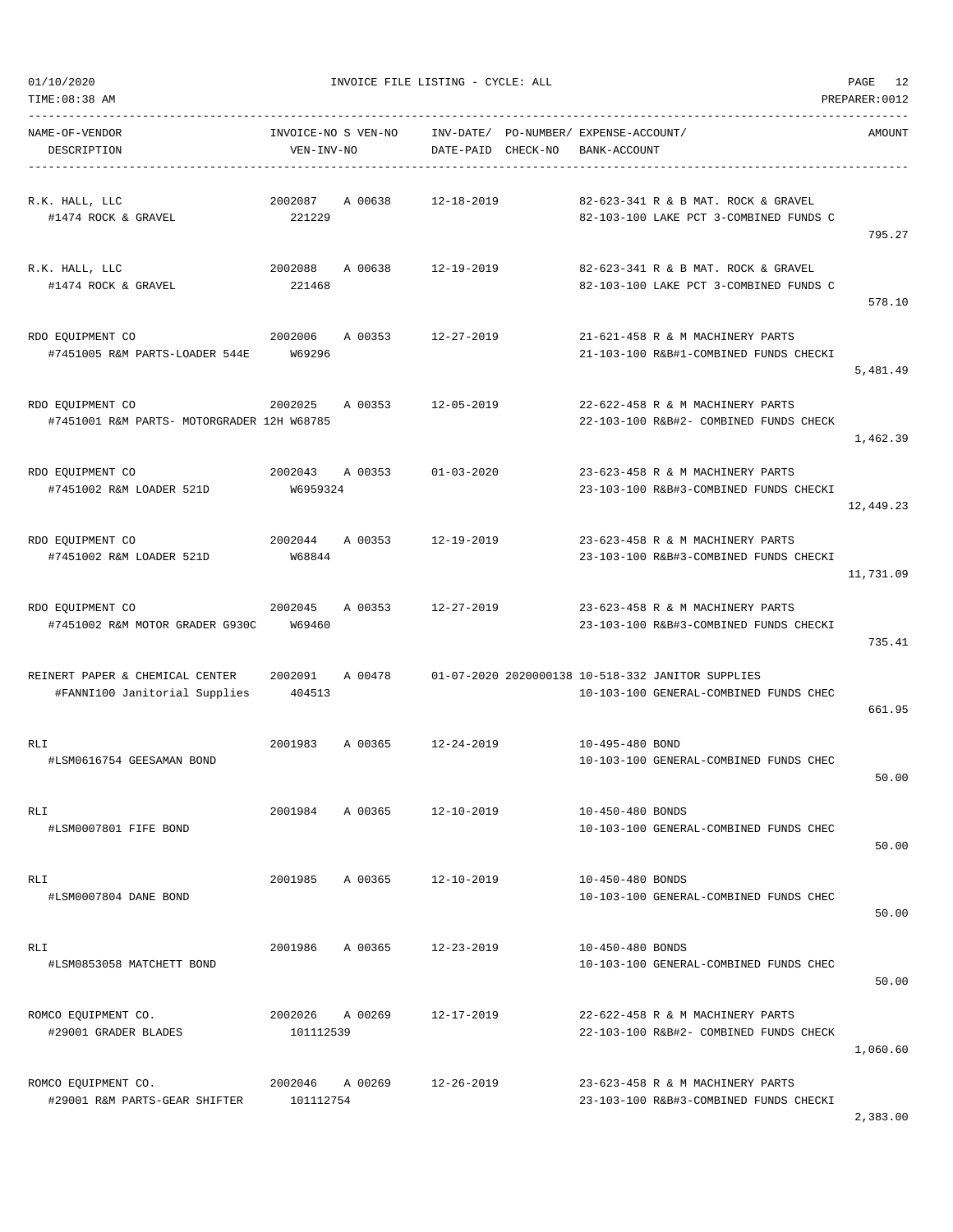| NAME-OF-VENDOR<br>DESCRIPTION                                                                                                              | VEN-INV-NO      |                 | INVOICE-NO S VEN-NO    INV-DATE/ PO-NUMBER/ EXPENSE-ACCOUNT/<br>DATE-PAID CHECK-NO | BANK-ACCOUNT    |                                                                                                                      | AMOUNT    |
|--------------------------------------------------------------------------------------------------------------------------------------------|-----------------|-----------------|------------------------------------------------------------------------------------|-----------------|----------------------------------------------------------------------------------------------------------------------|-----------|
| ROMCO EOUIPMENT CO.<br>#29001 R&M PARTS-PUMP UNIT 101112200                                                                                |                 | 2002047 A 00269 | 12-09-2019                                                                         |                 | 23-623-458 R & M MACHINERY PARTS<br>23-103-100 R&B#3-COMBINED FUNDS CHECKI                                           | 3, 115.44 |
| SANITATION SOLUTIONS, INC.<br>#390171 CH TRASH                                                                                             | 9CX02801        |                 | 2002082 A 00349 12-31-2019                                                         |                 | 66-667-443 TRASH PICK UP<br>66-103-100 GO BONDS CONST.2017-COMBINE                                                   | 865.36    |
| SANSOM'S TRUCK PARTS<br>12/31/19 R&M PARTS                                                                                                 |                 |                 | 2002048 A 00191 12-31-2019                                                         |                 | 23-623-458 R & M MACHINERY PARTS<br>23-103-100 R&B#3-COMBINED FUNDS CHECKI                                           | 6,654.01  |
| SCOTT-MERRIMAN, INC.<br>2002092 A 00329<br>1/7/20 MANILA File Folders 064494                                                               |                 |                 | 01-07-2020 2020000084 10-450-435 PRINTING                                          |                 | 10-103-100 GENERAL-COMBINED FUNDS CHEC                                                                               | 200.00    |
| SHI GOVERNMENT SOLUTIONS, INC. 2002093 A 00494 01-07-2020 2020000137 10-410-574 TECHNOLOGY<br>#3001172 LASER JET M404DW Printer GB00353983 |                 |                 |                                                                                    |                 | 10-103-100 GENERAL-COMBINED FUNDS CHEC                                                                               | 340.73    |
| SIXTH COURT OF APPEALS<br>SEPT-DEC 2019 APPEALS FEES                                                                                       |                 |                 | 2001989 A 00569 12-31-2019                                                         |                 | 10-409-500 6TH COURT OF APPEALS FEE<br>10-103-100 GENERAL-COMBINED FUNDS CHEC                                        | 913.01    |
| SMITH, THOMAS SCOTT<br>CR-19-27122 STEVENSON DST CT                                                                                        |                 |                 | 2001990 A 00817 11-17-2019                                                         |                 | 10-435-437 ATTORNEY FEES<br>10-103-100 GENERAL-COMBINED FUNDS CHEC                                                   | 742.45    |
| SOUTHERN TIRE MART, LLC<br>#214560 R&M TIRE                                                                                                | 4000091529      | 2002007 A 00596 |                                                                                    |                 | 12-31-2019 21-621-459 R & M MACH. TIRES & TUBES<br>21-103-100 R&B#1-COMBINED FUNDS CHECKI                            | 248.00    |
| SOUTHERN TIRE MART, LLC<br>#214560 Tires (3)                                                                                               | 4000094723      |                 |                                                                                    |                 | 2002028 A 00596 01-07-2020 2020000135 22-622-459 R & M MACH. TIRES & TUBES<br>22-103-100 R&B#2- COMBINED FUNDS CHECK | 1,494.99  |
| SPARKLIGHT<br>#127664639 SHERIFF INTERNET                                                                                                  |                 | 2001991 A 00707 | $01 - 03 - 2020$                                                                   |                 | 10-560-444 INTERNET SERVICE<br>10-103-100 GENERAL-COMBINED FUNDS CHEC                                                | 220.81    |
| SUNBELT RENTALS, INC<br>2002083 A 00520 12-14-2019<br>#788877 DEC FORKLIFT RENTAL                                                          | 96597644-0001   |                 |                                                                                    |                 | 66-667-165 CONSTRUCTION<br>66-103-100 GO BONDS CONST.2017-COMBINE                                                    | 3,192.04  |
| SUTHERLAND, AMBER<br>10/10-12/12/19 LEONARD TRAVEL-96 MI                                                                                   | 2001992 A       |                 | $01 - 07 - 2020$                                                                   |                 | 10-499-225 LEONARD OFFICE TRAVEL<br>10-103-100 GENERAL-COMBINED FUNDS CHEC                                           | 55.68     |
| TEXAS ASSOCIATION OF COUNTIES<br>#239395/239395 R. SMITHEY DUES                                                                            | 2001993 A 00298 |                 | $01 - 01 - 2020$                                                                   | 10-455-481 DUES | 10-103-100 GENERAL-COMBINED FUNDS CHEC                                                                               | 60.00     |
| TEXHOMA LIMESTONE, INC.<br>1/7/20 ROCK & GRAVEL-HAULING                                                                                    | 2002008<br>7733 |                 | A 00265 01-07-2020                                                                 |                 | 21-621-341 R & B MAT. ROCK & GRAVEL<br>21-103-100 R&B#1-COMBINED FUNDS CHECKI                                        |           |

1,327.86

#### 01/10/2020 INVOICE FILE LISTING - CYCLE: ALL PAGE 13 TIME:08:38 AM PREPARER:0012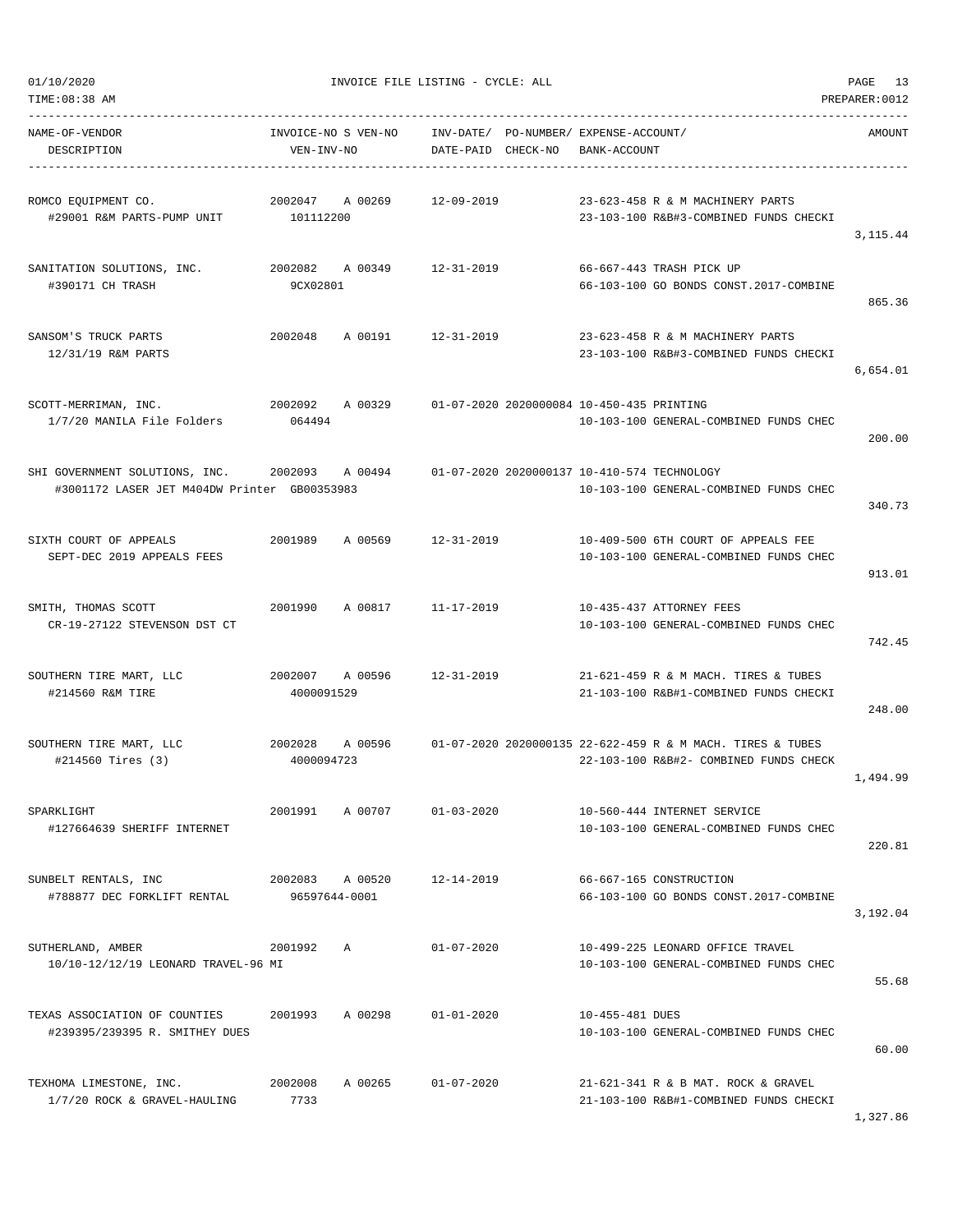| NAME-OF-VENDOR<br>DESCRIPTION                                  | INVOICE-NO S VEN-NO<br>VEN-INV-NO |                                        | DATE-PAID CHECK-NO | INV-DATE/ PO-NUMBER/ EXPENSE-ACCOUNT/<br>BANK-ACCOUNT                            | <b>AMOUNT</b> |
|----------------------------------------------------------------|-----------------------------------|----------------------------------------|--------------------|----------------------------------------------------------------------------------|---------------|
| TEXHOMA LIMESTONE, INC.<br>12/24/19 ROCK & GRAVEL-HAULING      | 2002089<br>7719                   | A 00265                                | 12-24-2019         | 82-623-341 R & B MAT. ROCK & GRAVEL<br>82-103-100 LAKE PCT 3-COMBINED FUNDS C    | 5,009.07      |
| THE FANNIN COUNTY LEADER<br>12/31/19 CC NOTICE OF INTENT       | 2001994                           | A 00627                                | 12-31-2019         | 10-409-430 BIDS & NOTICES<br>10-103-100 GENERAL-COMBINED FUNDS CHEC              | 247.68        |
| THE FANNIN COUNTY LEADER<br>12/31/19 AUCTION NOTICE            | 2002049                           | A 00627 12-31-2019                     |                    | 23-623-430 BIDS, NOTICES & PERMITS<br>23-103-100 R&B#3-COMBINED FUNDS CHECKI     | 41.28         |
| THE WAREHOUSE<br>#4540 SHERIFF POSTAGE                         | 2001995                           | A 00245                                | $01 - 02 - 2020$   | 10-560-311 POSTAL EXPENSES<br>10-103-100 GENERAL-COMBINED FUNDS CHEC             | 190.93        |
| TOWN OF WINDOM<br>#2 WINDOM WATER/SEWER                        | 2001996                           | A 00498 01-02-2020                     |                    | 10-515-442 UTILITIES WATER<br>10-103-100 GENERAL-COMBINED FUNDS CHEC             | 41.50         |
| U.S. BANK CORPORATE TRUST<br>DEC MJ PRISONER HOUSING           | 2001997<br>FAN191203FCMJ          | A 00539                                | $01 - 02 - 2020$   | 10-565-380 PRISONER HOUSING<br>10-103-100 GENERAL-COMBINED FUNDS CHEC            | 46,733.75     |
| U.S. BANK CORPORATE TRUST<br>DEC SA PRISONER HOUSING           | 2001998<br>FAN191204FCSA          | A 00539                                | $01 - 02 - 2020$   | 10-565-380 PRISONER HOUSING<br>10-103-100 GENERAL-COMBINED FUNDS CHEC            | 148,573.75    |
| U.S. BANK CORPORATE TRUST<br>DEC PRISONER TRANSPORT/GUARD      |                                   | 2001999 A 00539<br>FAN191214FCMT/5FCGT | $01 - 02 - 2020$   | 10-565-400 PRISONER TRANSPORT/GUARD<br>10-103-100 GENERAL-COMBINED FUNDS CHEC    | 1,693.22      |
| UPRIGHT INDUSTRIAL GROUP, INC<br>12/26/19 INTERIOR SCAFFOLDING | 2002084<br>2289                   | A 00521                                | $12 - 26 - 2019$   | 66-667-165 CONSTRUCTION<br>66-103-100 GO BONDS CONST.2017-COMBINE                | 2,000.00      |
| VANDEVENTER, VICKIE<br>11/6-12/31/19 TRAVEL-61.4 MILES         | 2002000                           | Α                                      | $01 - 03 - 2020$   | 10-403-427 OUT OF COUNTY TRAVEL/TRAINI<br>10-103-100 GENERAL-COMBINED FUNDS CHEC | 35.61         |
| WILSON CULVERTS, INC.<br>12/20/19 CULVERTS                     | 2002050<br>80271                  | A 00654                                | $12 - 20 - 2019$   | 23-623-342 R & B MAT. CULVERTS<br>23-103-100 R&B#3-COMBINED FUNDS CHECKI         | 10,819.74     |
| WOLFE, TIDWELL & MCCOY, LLP<br>1/6/20 STILLWELL                | 2002001<br>2440                   | A 00077                                | $01 - 06 - 2020$   | 10-409-399 CLAIMS SETTLEMENTS<br>10-103-100 GENERAL-COMBINED FUNDS CHEC          |               |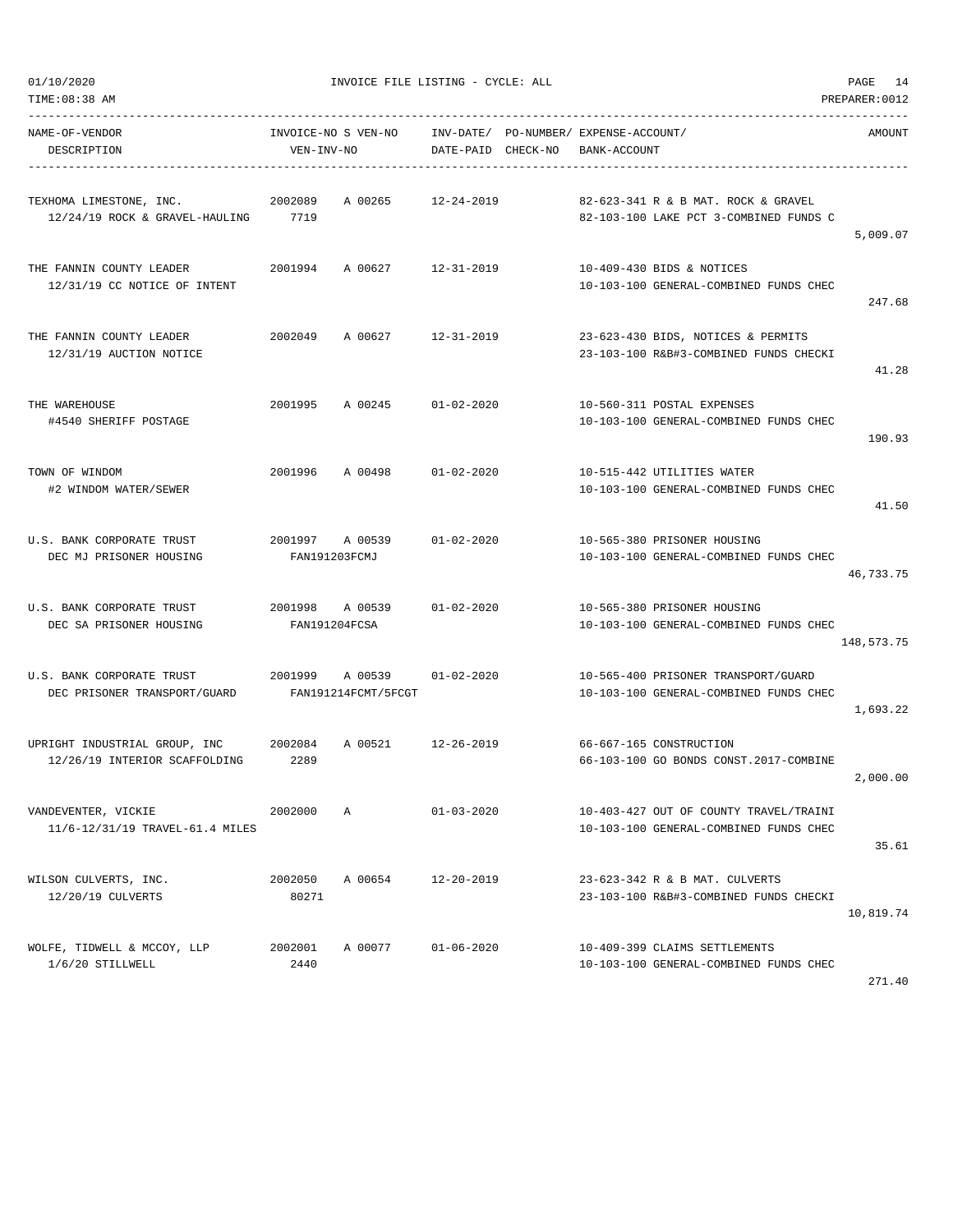| PREPARER: 0012<br>TIME: 08:38 AM |                                         |       |                     |          |                     |          |                     |       |                     |
|----------------------------------|-----------------------------------------|-------|---------------------|----------|---------------------|----------|---------------------|-------|---------------------|
| FD                               | FUND                                    |       | ***** PENDING ***** |          | ****** PAID ******* |          | **** CANCELLED **** |       | ****** TOTAL ****** |
| NO.                              | DESCRIPTION                             | COUNT | AMOUNT              | COUNT    | AMOUNT              | COUNT    | AMOUNT              | COUNT | AMOUNT              |
|                                  | REPORT TOTALS BY FUND                   |       |                     |          |                     |          |                     |       |                     |
|                                  | 010 GENERAL FUND                        | 97    | 243,446.02          | 0        | 0.00                | $\Omega$ | 0.00                | 97    | 243,446.02          |
|                                  | 020 COUNTY OFFICES REC.MNGMT.           | 3     | 161.79              | $\Omega$ | 0.00                | $\Omega$ | 0.00                | 3     | 161.79              |
|                                  | 021 FANNIN CO. R & B #1 FUND            | 7     | 7,483.88            | 0        | 0.00                | $\Omega$ | 0.00                | 7     | 7,483.88            |
|                                  | 022 FANNIN CO. R & B #2 FUND            | 20    | 19,296.94           | 0        | 0.00                | $\Omega$ | 0.00                | 20    | 19,296.94           |
|                                  | 023 FANNIN CO. R & B #3 FUND            | 25    | 61,426.89           | 0        | 0.00                | $\Omega$ | 0.00                | 25    | 61,426.89           |
|                                  | 024 FANNIN CO. R & B #4 FUND            | 32    | 23,586.32           | 0        | 0.00                | $\Omega$ | 0.00                | 32    | 23,586.32           |
|                                  | 066 2017 GO BONDS-CONSTRUCTION FUND     | 3     | 6,057.40            | 0        | 0.00                | $\Omega$ | 0.00                | 3     | 6,057.40            |
|                                  | 067 F.C. DETENTION CENTER ANNUAL PAYMEN | 2     | 1,312.13            | 0        | 0.00                | $\Omega$ | 0.00                | 2     | 1,312.13            |
|                                  | 082 LAKE ROAD IMPACT FUND PCT.3         | 4     | 7,574.50            | $\Omega$ | 0.00                | $\Omega$ | 0.00                | 4     | 7,574.50            |
|                                  | 085 LAKE FANNIN                         |       | 65.00               | 0        | 0.00                | $\Omega$ | 0.00                |       | 65.00               |
|                                  | GRAND TOTALS                            | 194   | 370,410.87          | 0        | 0.00                | 0        | 0.00                | 194   | 370,410.87          |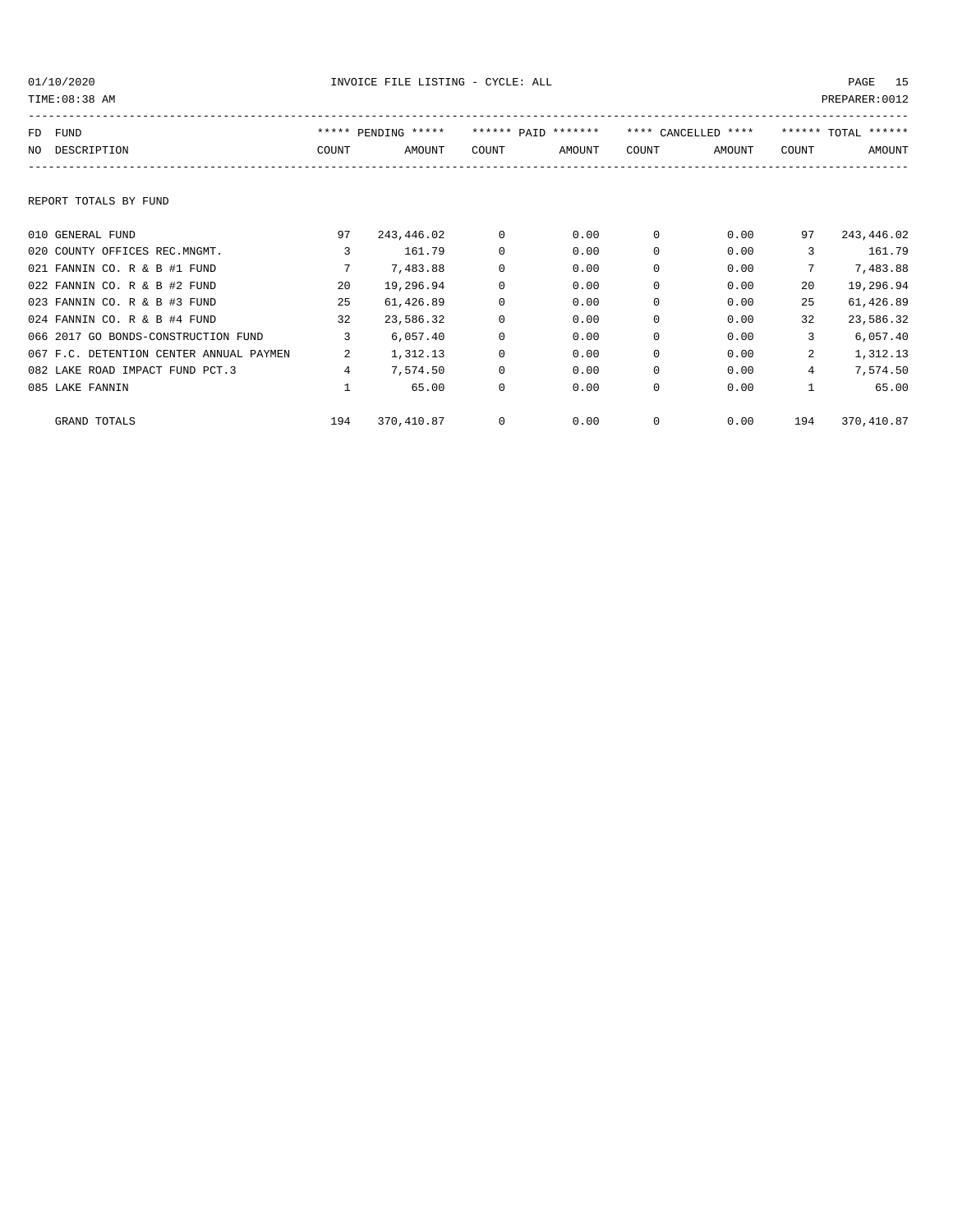## FANNIN COUNTY

# TRANSACTION WORKSHEET

## LEGEND BANK ACH PAYMENT

## Account 4003547

| Vendor                     | <b>Turner Construction Company</b> |
|----------------------------|------------------------------------|
| Description                | Invoice #7 December 2019           |
| <b>ACH amount</b>          | \$79,779.28                        |
| Date of Transaction        | 12-27-19                           |
| Settlement Date            | 12-31-19                           |
| Transaction #              | 11021028                           |
| General Ledger Acct.#      | 66-667-167                         |
| Legend Bank contact person | Gina Arriola                       |
| Transaction made by        | Sherry Zindars                     |

Authorized Signatures:

ounty Auditor

Fannin County Treasurer

This needs to go to the County Clerk to be filed with the bills.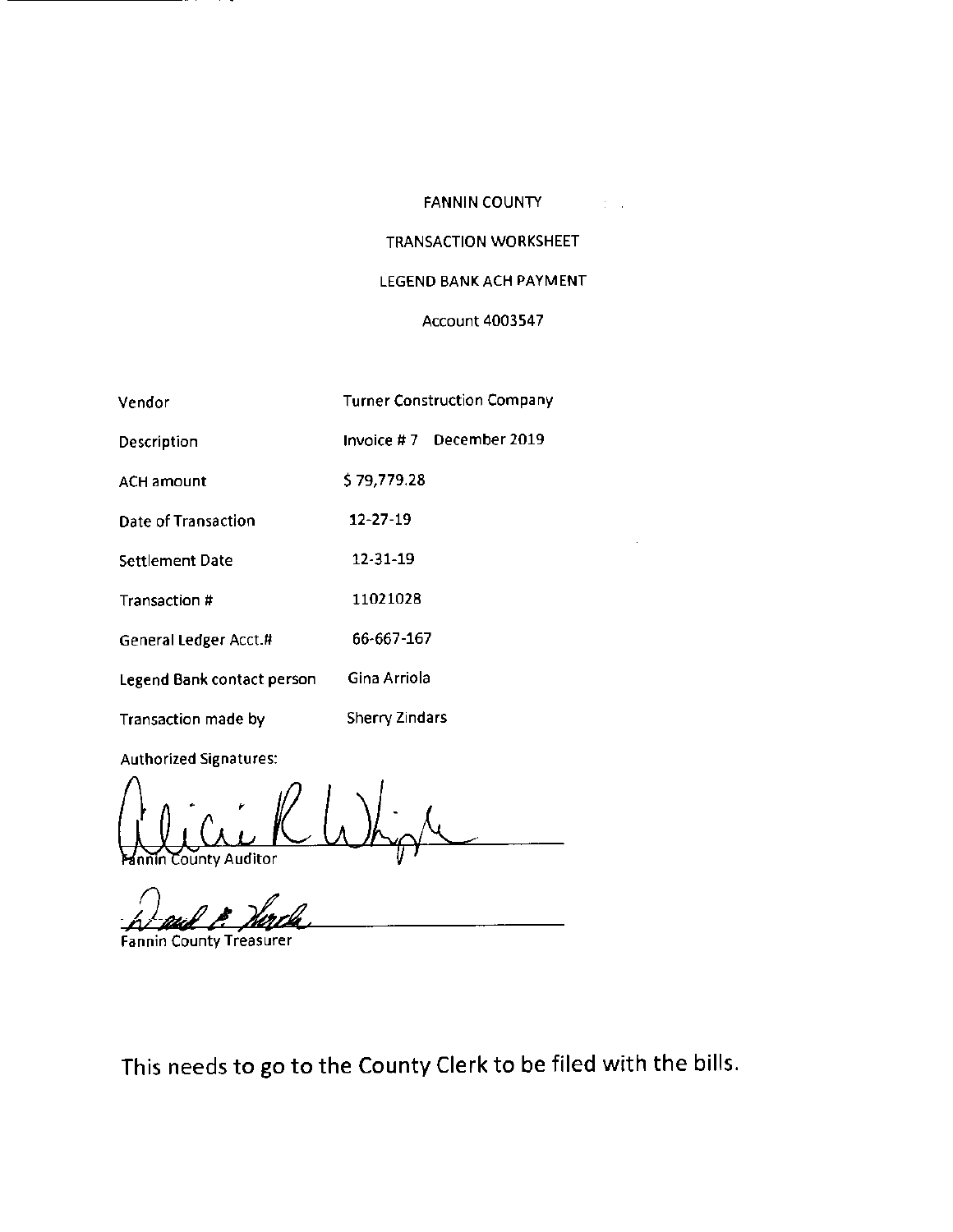## FANNIN COUNTY

## TRANSACTION WORKSHEET

## LEGEND BANK ACH PAYMENT

## Account 4003547

| Vendor                        |                                | MultiVista Documentation Technologies LLC |
|-------------------------------|--------------------------------|-------------------------------------------|
| Description                   | Invoice # V00059 November 2019 |                                           |
| <b>ACH amount</b>             | \$1,714.20                     |                                           |
| Date of Transaction           | 12-27-19                       |                                           |
| <b>Settlement Date</b>        | $1 - 7 - 20$                   |                                           |
| Transaction #                 |                                |                                           |
| General Ledger Acct.#         | 66-667-426                     |                                           |
| Legend Bank contact person    | Gina Arriola                   |                                           |
| Transaction made by           | <b>Sherry Zindars</b>          |                                           |
| <b>Authorized Signatures:</b> |                                |                                           |

annin County Auditor

Fannin County Treasurer

This needs to go to the County Clerk to be filed with the bills.